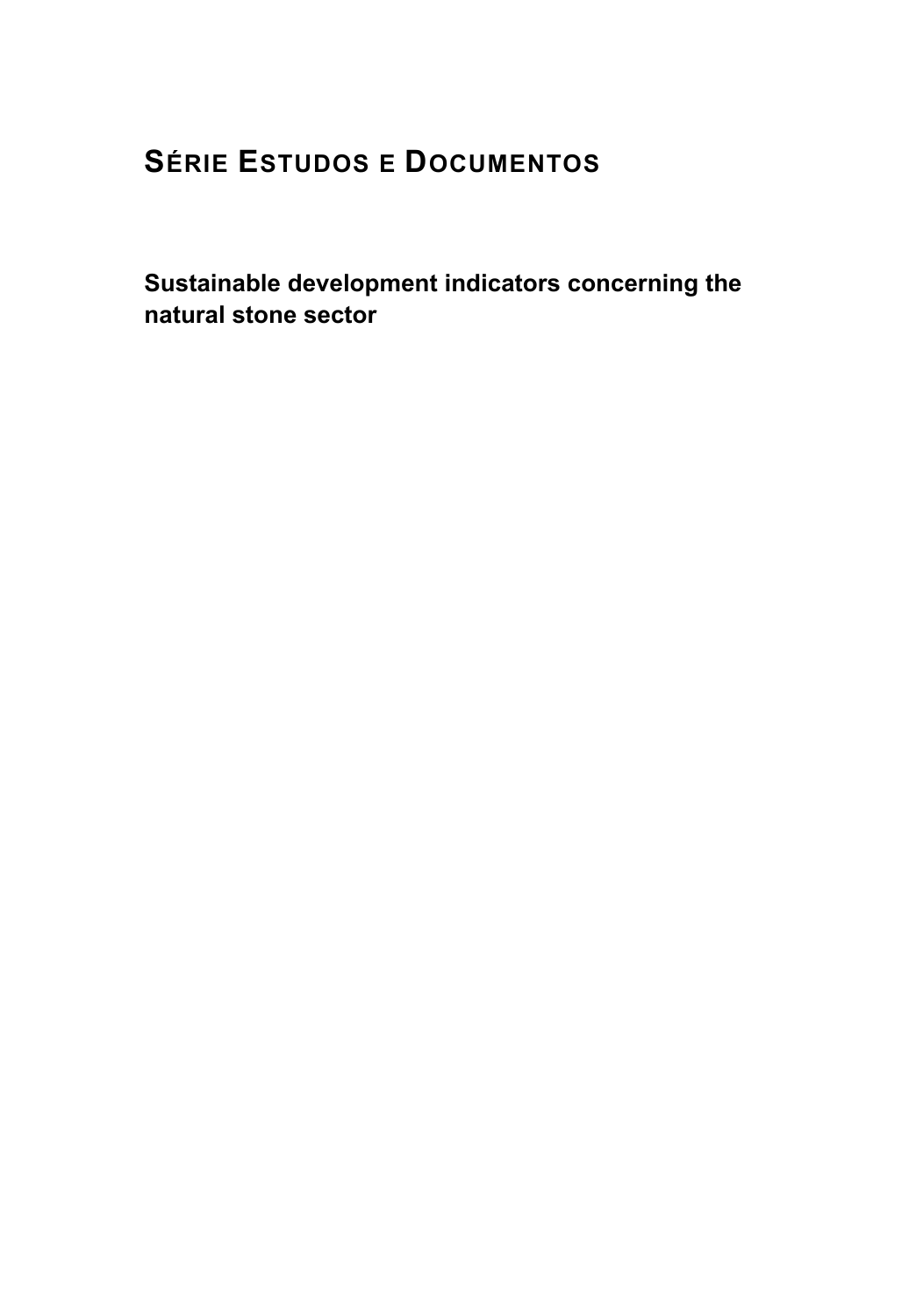### **PRESIDÊNCIA DA REPÚBLICA**

#### **Dilma Vana Rousseff**

Presidente

#### **Michel Miguel Elias Temer Lulia**

Vice-Presidente

#### **MINISTÉRIO DA CIÊNCIA E TECNOLOGIA**

**Aloizio Mercadante Oliva**  Ministro da Ciência e Tecnologia

# **Luiz Antonio Rodrigues Elias**

Secretário-Executivo

#### **Arquimedes Diógenes Ciloni**

Subsecretário de Coordenação das Unidades de Pesquisa

#### **CETEM – CENTRO DE TECNOLOGIA MINERAL**

# **Ronaldo Luiz Correia dos Santos**

Diretor Interino

### **Carlos César Peiter**  Coordenador de Apoio Tecnológico à Micro e Pequena Empresa

### **Arnaldo Alcover Neto**

Coordenador de Análises Minerais

# **Claudio Luiz Schneider**

Coordenador de Processos Minerais

### **Cosme Antônio de Moraes Regly**  Coordenador de Administração

**Paulo Sergio Moreira Soares**  Coordenador de Processos Metalúrgicos e Ambientais

### **Andréa Camardella de Lima Rizzo**  Coordenadora de Planejamento, Acompanhamento e Avaliação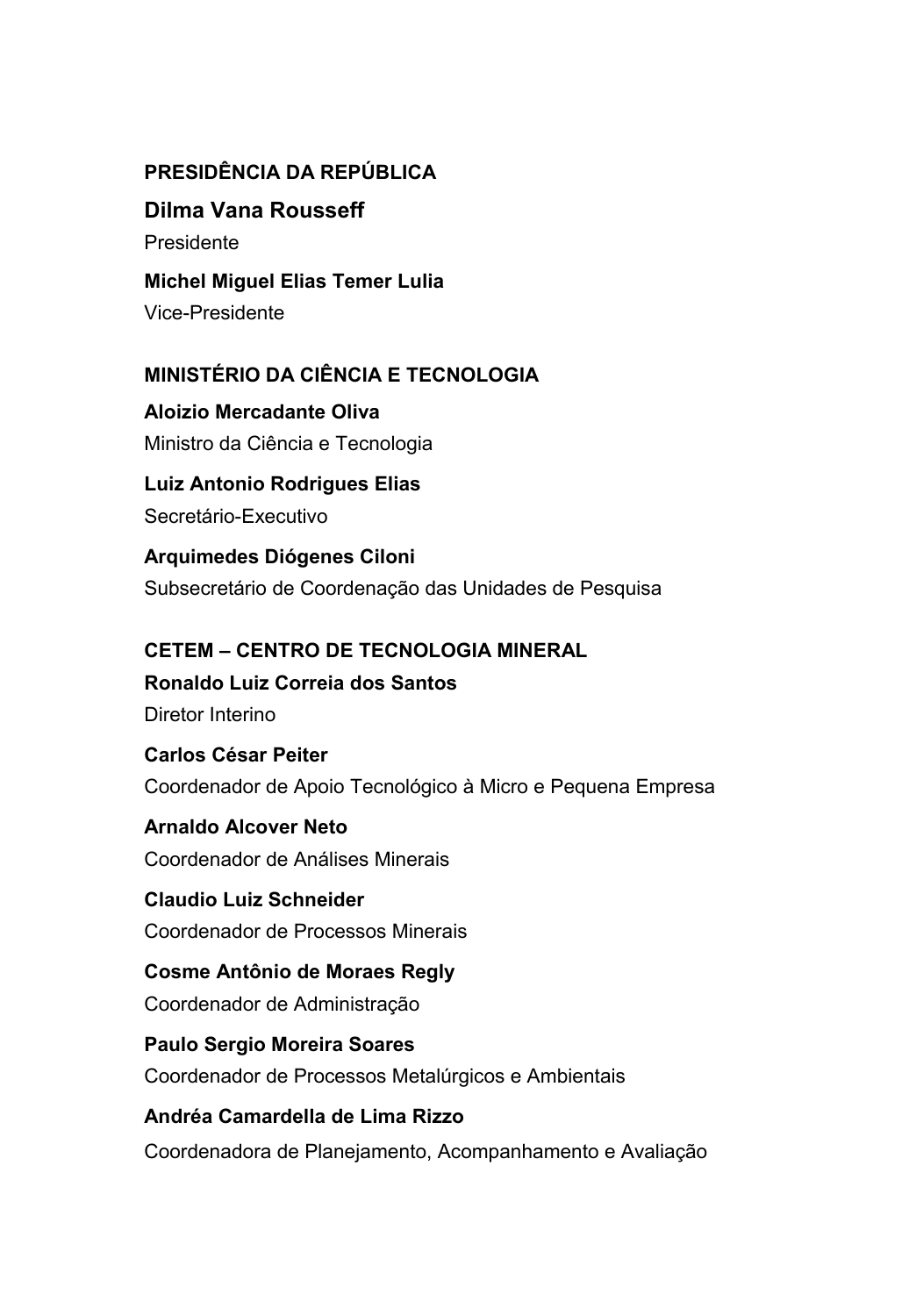# **SÉRIE ESTUDOS E DOCUMENTOS**

ISSN 0103-6319 ISBN 978-85-61121-87-7

# **Sustainable development indicators concerning the natural stone sector**

### **Carlos Cesar Peiter**

Doutor em Engenharia Mineral, Tecnologista Sênior do CETEM/MCTI

**CETEM/MCTI**  2011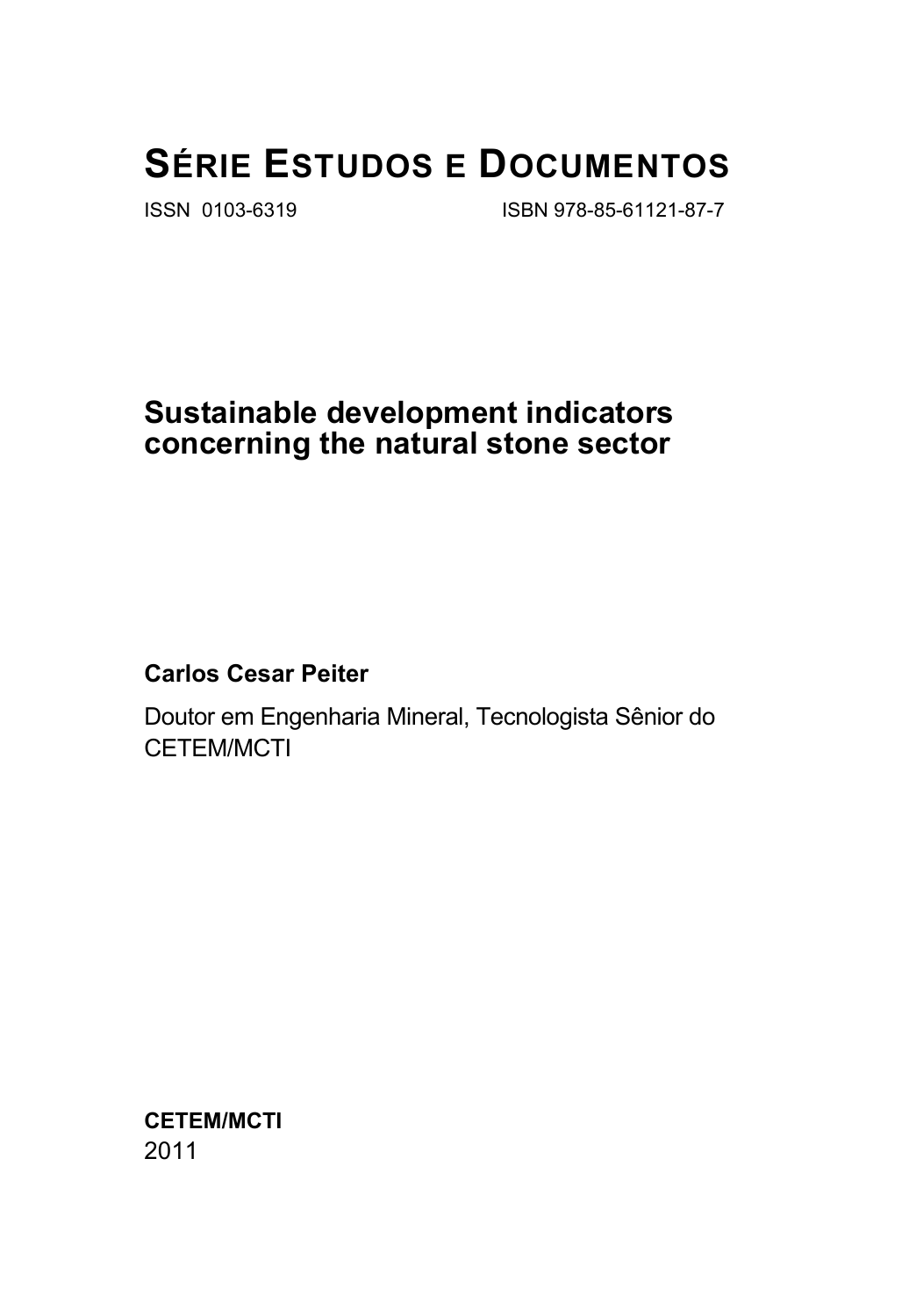# **SÉRIE ESTUDOS E DOCUMENTOS**

**Carlos Cesar Peiter** Editor

### **Zuleica Castilhos**

**Subeditora** 

### **CONSELHO EDITORIAL**

Francisco E. de Vries Lapido-Loureiro (CETEM), Francisco R. C. Fernandes (CETEM), Gilson Ezequiel Ferreira (CETEM), Alfredo Ruy Barbosa (consultor), Gilberto Dias Calaes (ConDet), José Mário Coelho (CPRM), Rupen Adamian (UFRJ).

A Série Estudos e Documentos publica trabalhos na área mínerometalúrgica. Tem como objetivo principal difundir os resultados das investigações técnico-científicas decorrentes dos projetos desenvolvidos no CETEM.

O conteúdo desse trabalho é de responsabilidade exclusiva do(s) autor(es).

**Thatyana Pimentel Rodrigo de Freitas**  Coordenação Editorial

**Vera Lúcia Espírito Santo Souza**  Programação Visual

Peiter, Carlos Cesar

Sustainable development indicators concerning the natural stone sector / Carlos Cesar Peiter. \_\_Rio de Janeiro: CETEM/MCT, 2011.

32p.: Il. (Série Estudos e Documentos, 80)

1. Desenvolvimento sustentável. 2. Indústria mineral. 3. Rochas Ornamentais Indicadores de sustentabilidade. I. Centro de Tecnologia Mineral. II. Título. III. Série.

CDD – 333.7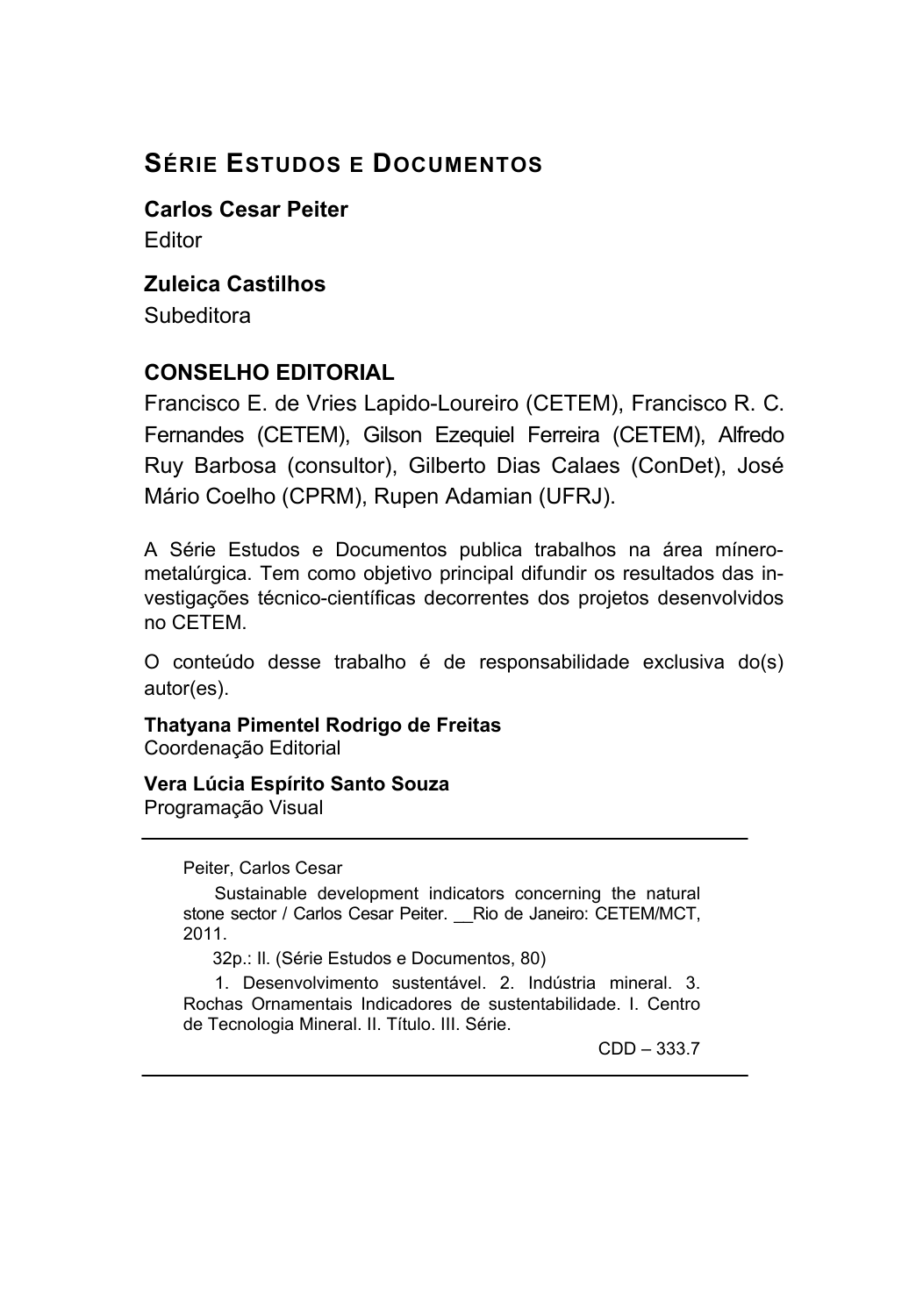# **SUMÁRIO**

| 2   NATURAL/DIMENSION STONE FIGURES | 14 |
|-------------------------------------|----|
| 3   IDEAS AND CLUES TO GET ANSWERS  | 18 |
|                                     | 25 |
|                                     | 26 |
| REFERENCES                          | 27 |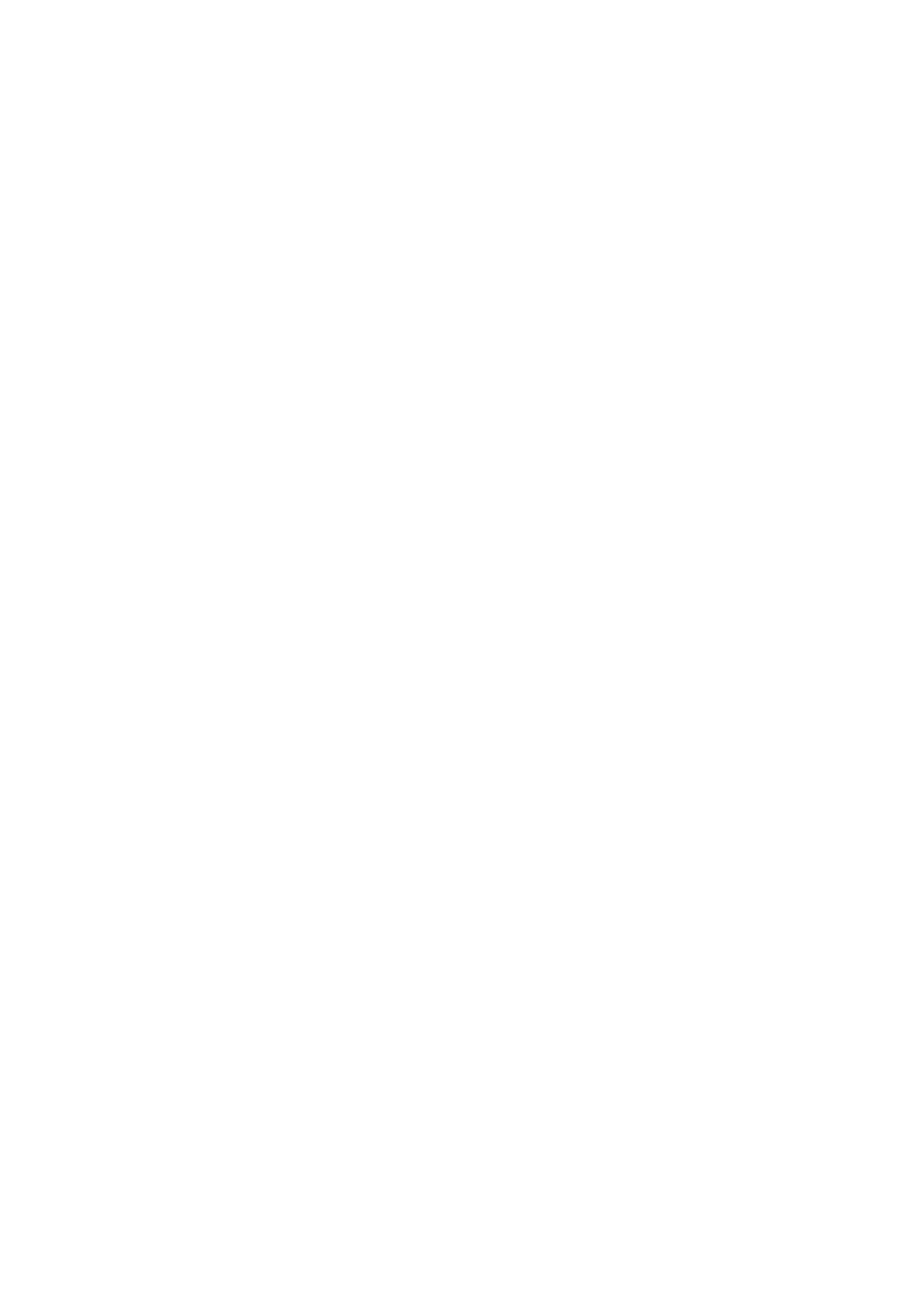### **RESUMO**

A atividade econômica mineral está passando por grandes mudanças a nível global causadas pelas atuais políticas de cunho social e ambiental. As rochas ornamentais, como qualquer outro segmento da mineração, devem enfrentar o mesmo desafio de se adequar e buscar atender aos princípios do Desenvolvimento Sustentável (DS), avaliados através de indicadores de sustentabilidade. Este artigo apresenta um panorama histórico do entendimento dos princípios do DS voltados aos recursos naturais não-renováveis focalizando a atividade mineral e, em especial, o segmento das rochas ornamentais. Sugestões sobre sistemas de indicadores são apresentadas, bem como discute-se a importância da divulgação pública do desempenho medido obtido.

### **Palavras-chave**

Rochas ornamentais, desenvolvimento sustentável, indicadores de sustentabilidade.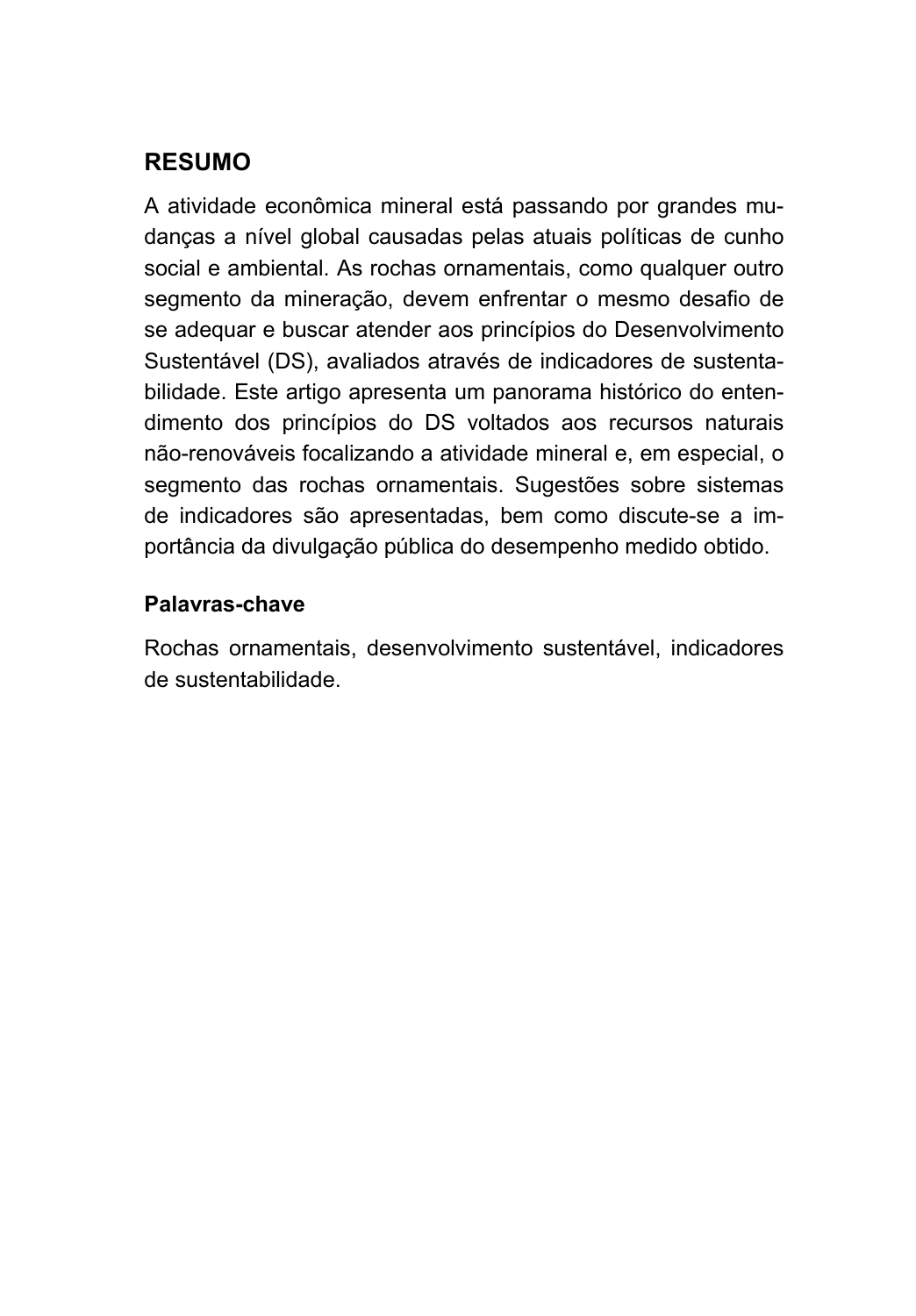# **ABSTRACT**

Mining business is undergoing a major change due to new environmental and social policies worldwide. Natural/Dimension Stone, as a branch of the mining sector, will have to face the same challenge - to follow sustainable development (SD) principles evaluated through sustainability indicators.This article presents a historical survey on SD principles devoted to non renewable natural resources, focusing the mining business, especially the natural/dimension stone branch. Suggestions on indicators systems that might be adopted are highlighted, as well as the importance of reporting SD performance to the public.

### **Keywords**

Natural stone, dimension stone, sustainable development, sustainability indicators.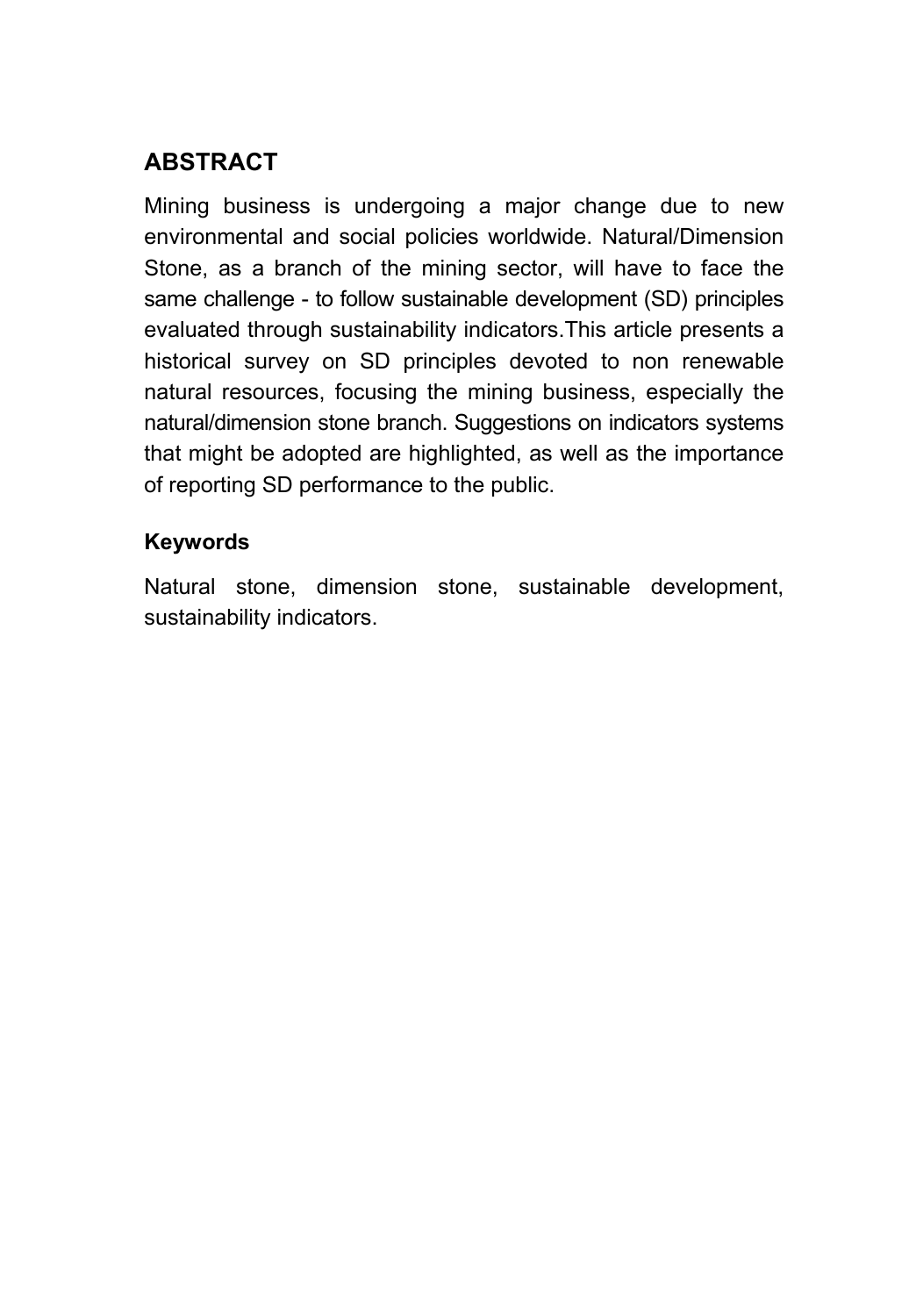# **1 | INTRODUCTION**

Since the release of the Brundtland Commission Report (1987) many countries started to seriously discuss their development policies and the consequences of wrong decisions taken in the present for the future generations. The 1992 Earth Summit in Rio de Janeiro shows that the environment component had to be taken into account in order to guarantee conditions for economic development itself. Mining was considered an environment harmful business and was not even mentioned in the Agenda 21, the more important document from the Summit, that shows the main issues and areas of concern in order to face sustainable development threats.

Sustainability concept is connected to the ability of environment systems to react to external pressure and shocks, and their return (or not) to normal or previous functioning (SHIELDS, 2005). Non renewable resources, such as minerals, do not fit to this definition but have an essential role for sustainable development since social needs and quality of life depend a lot on them. The sustainability issue for mineral industries has to be approached as a strategy to develop business reducing dramatically risks and damages to the environment and to communities and, consequently demonstrating its beneficial results to society. Mining professionals and business men have to work hard to change the image of mining as "the necessary evil activity".

We must remember that in the late eighties and early nineties, mineral extraction and processing industry were severely criticized because of the conservative and sometimes irresponsible way environment was managed in most mines and processing plants. For instance, in the USA, during President Clinton´s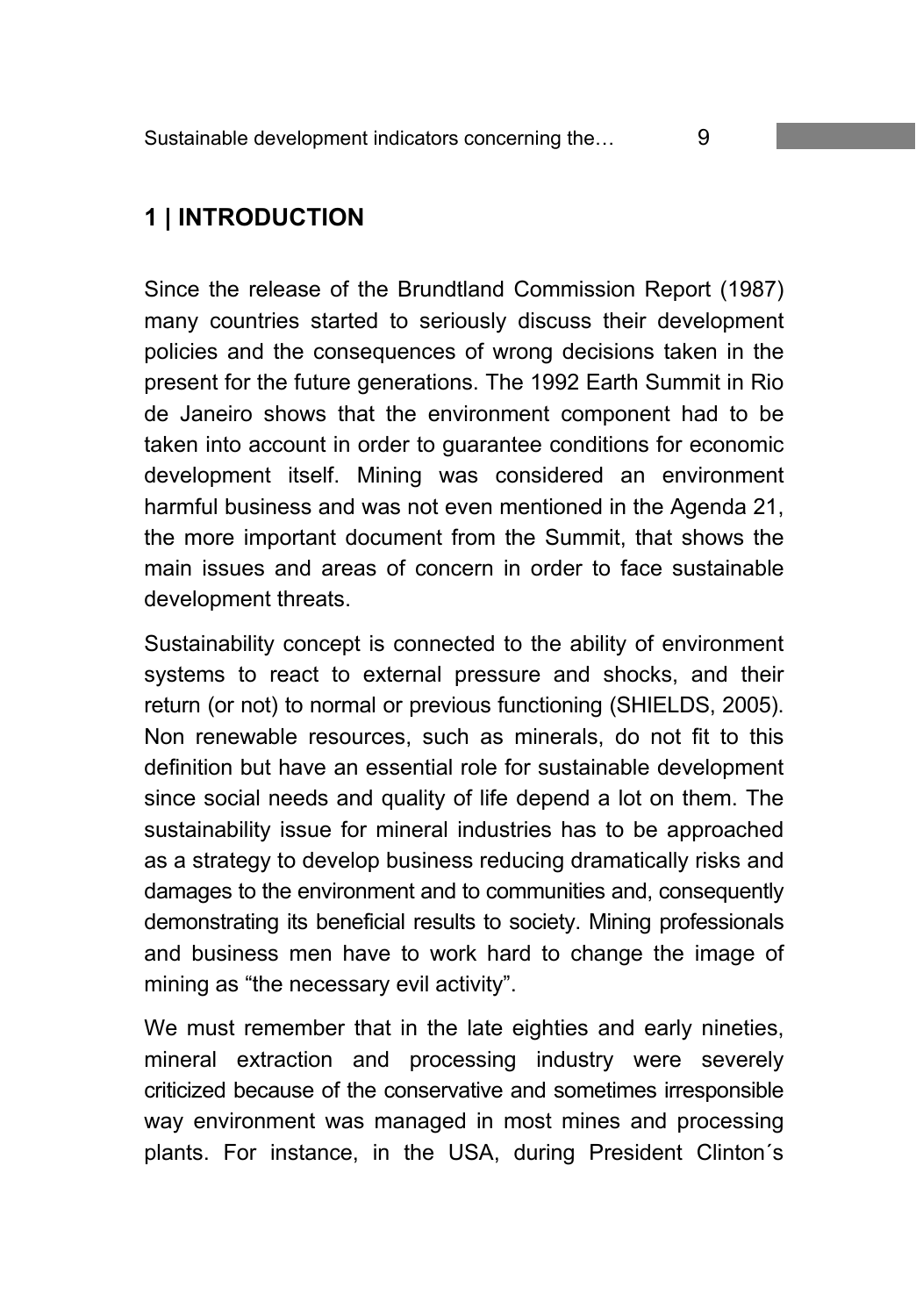government, the traditional mining federal agency, the Bureau of Mines, was shut down in 1995 and new mining operations suffered enormous restrictions. It became almost impossible to open a new big mine in the US territory.

Those facts caused unusual reactions on traditional mining countries. The Canadian mining industry saw the menace of being reached by its neighbor policy and started, together with federal and regional governments, to rethink the mineral sector under a nationwide multi stakeholder consultation named "The White Horse Mining Initiative" (Mc ALLISTER, 1996). Although the initiative showed poor practical results, business men, government officials and citizens started to realize that a change in the old paradigm had happened and that it was time to stop complaining against environmental laws and NGOs criticism, and time to hold the stake and to start individual voluntary initiatives. After that, the Mining Association of Canada (MAC) launched the "Towards Sustainable Mining Initiative", in 2000, to enhance the industry's reputation by improving its environmental, social and economic performance.

Almost at the same time, the EU also started its own stakeholder consultation for the mineral sector split into three sub-sectors: the metallic, the industrial and the construction minerals, aiming to collect enough data and fulfill a set of 20 sustainability indicators for each one (EU, 2006).

This exercise proved to be useful in an attempt to choose indicators, to motivate most EU countries and their industry associations to work together, but some of the data collection, specially the one related to construction minerals, did not get the minimum participation required to be considered realistic of the EU situation.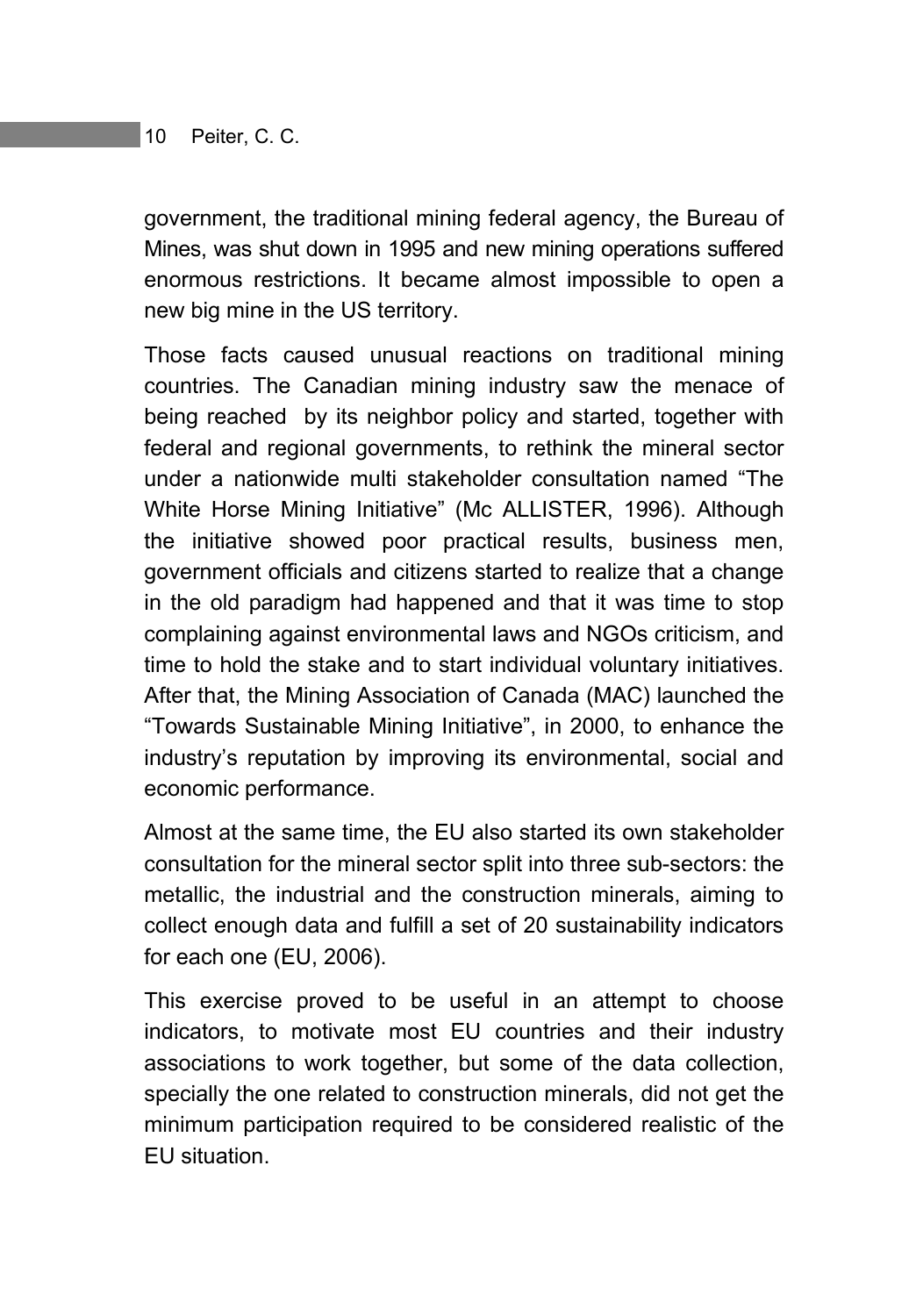In the nineties, even after hosting the 92 World Summit, the Brazilian mining industry was still uncomfortable and reactive against moving to new standards of environmental and social responsibilities. In 1998, CETEM - Centre for Mineral Technology (Brazil) promoted, in association with CANMET, the Mineral Research Institute of Canada, the first symposium on "Mining and Sustainable Development" in the historical Ouro Preto mining town. Professor Roberto Villas Boas one of the most well known mining SD experts, proposed to launch the so called "Ouro Preto Initiative" but had no response from the Brazilian government or mining sector.

Among other developing countries, India has also tried to follow a similar track since it was proposed by the India Federation of Mining Industry to create the "Sustainable Mining Research Network – SMRN" (SHARMA, 2006). Most of the Indian concern was connected to the amount of illegal mining, especially small scale and artisanal, that although harmful to the environment, it is the only means, most of times, that people have to survive in many India regions. No information could be traced to check if this initiative succeeded or not.

The USA also gave steps forward on sustainability indicators, based on a first experience made by the Interagency Working Group on Sustainable Development, using the US Forest Service previous experience (1998) and, finally, the Sustainable Minerals Roundtable - SMR was established in 1999 to provide a special set of indicators for the minerals sector (SHIELDS, 2005).

New tools, other than stake holder approaches and round tables, came to foster environmental management.

The ISO 14000 series introduced worldwide recognized standards that help the individual companies/plants to manage their own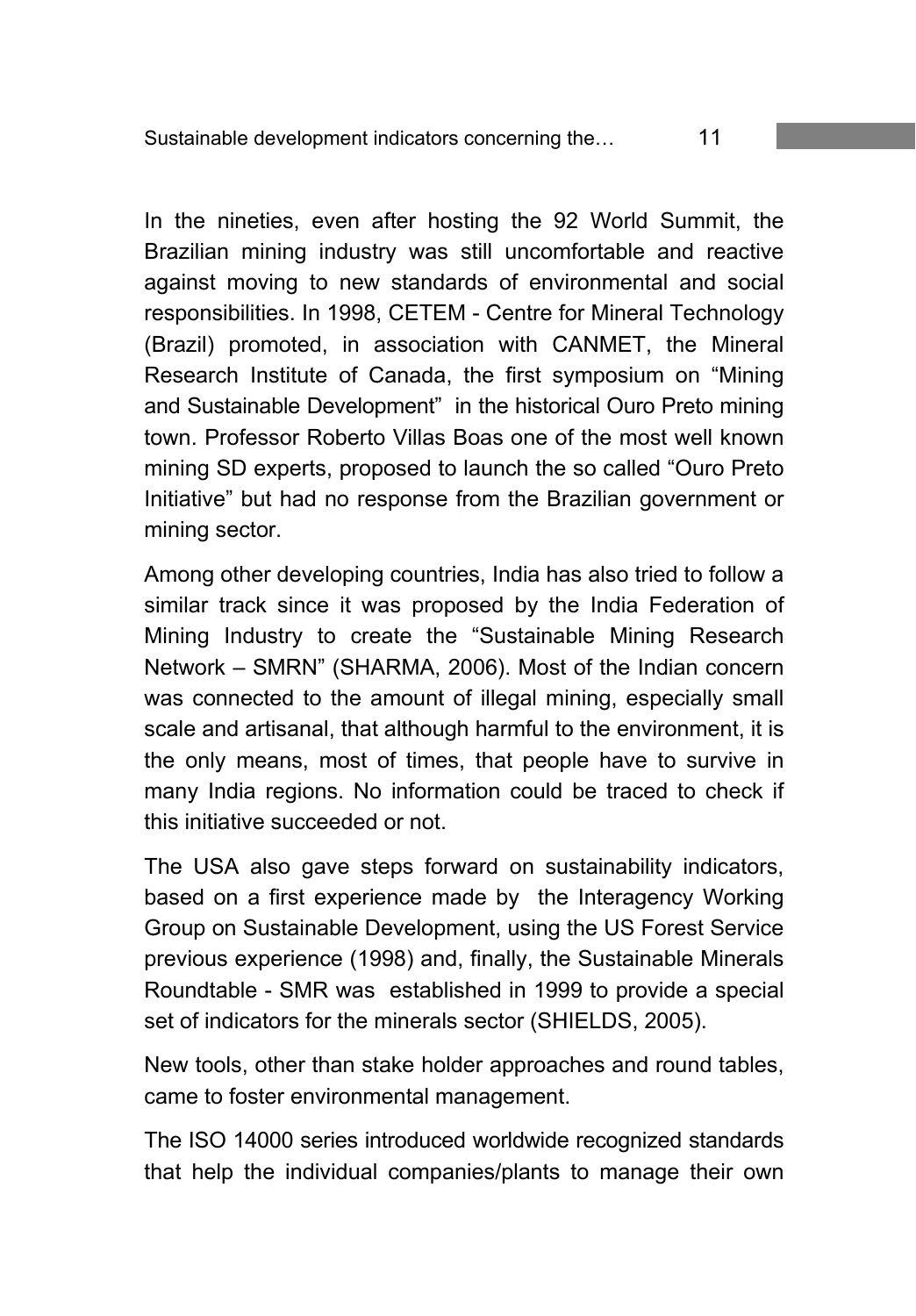environmental conditions and respective impacts. In this context, Life Cycle Analysis is being considered an important tool to measure the environmental performance allowing comparisons among products by checking every step of production, use and discard/recycle of products and is useful to feed data for several sustainability indicators as well as for green communications and green marketing instruments (BLENGINI *et al*., 2008).

The larger world mining companies recognized their high level of responsibility on SD principles implementation. The International Council on Mining and Metals, representing those companies, worked on a Sustainable Development Framework (2003) that provided a set of ten guideline principles to address ethical and governance issues related to biodiversity, communities' development, transparency in communications, etc. One very important tool that arose from this initiative was the commitment to demonstrate transparency in reporting their activities, results, social and environmental accountability using the GRI – Global Reporting Initiative report model (www.icmm.com/reporting).

On the other hand, industrial corporations may have to face auditing from banks and financing agencies, since the largest international banks, about seventy by now, are following the guidelines of the Equator Principles, based on the International Finance Corporation - IFC/World Bank proposal, in order to evaluate and guarantee positive environmental and social responses from their investments in projects worldwide. Most banks ask companies to show their performance reflected in the IFC/Equator sustainable indicators auditing for loans from 10 million USD on.

In this new century, social responsibilities came to play an important role as well. For instance, in most developing countries artisanal mining still provides income for thousands of individuals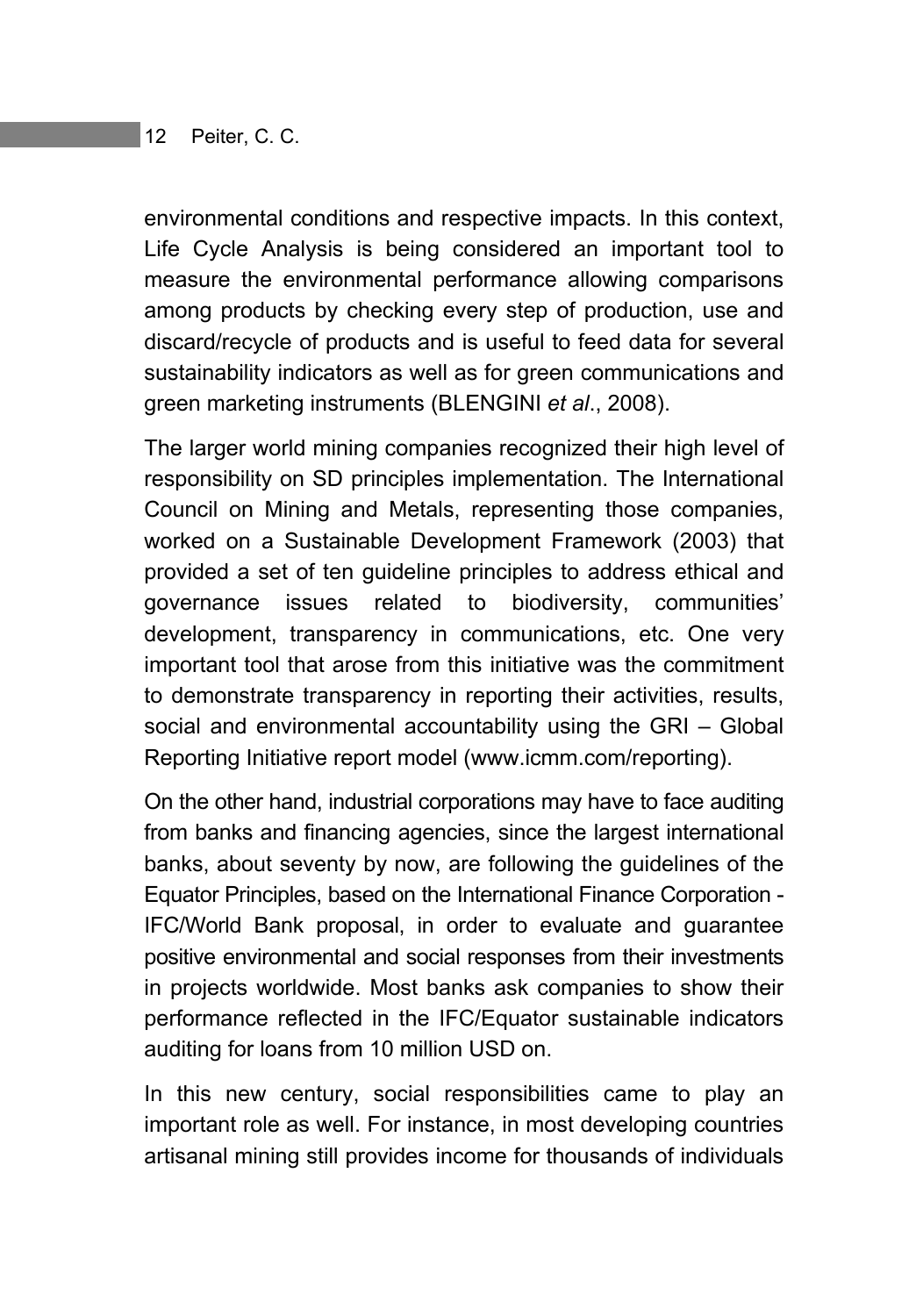and families. Despite artisanal mining of gold and gems being widely recognized, small-scale production of gravel, natural stones, sand and clay are usual in many countries.

International social concern pushed the preparation of the new ISO 26000 standard series, to be released in 2010, since they will provide guidelines for improvement and reporting of social responsibility, that it is not intended to be another third party auditing standard such as the 14000 series.

Climate change perspectives have also been of major concern since the Intergovernmental Panel on Climate Change-IPCC first report. While governments and politicians keep discussing, the organized and responsible societies and their NGOs will be working to inform public and ask for urgent national, regional and international solutions.

After this short historical review on SD facts, it is important to show figures of the natural/ornamental stone international extraction/production sector, as well as to report projects and regional initiatives to illustrate and help evaluating what is being done to improve sustainability indicators, and to understand some of the challenges that are being or will be faced soon.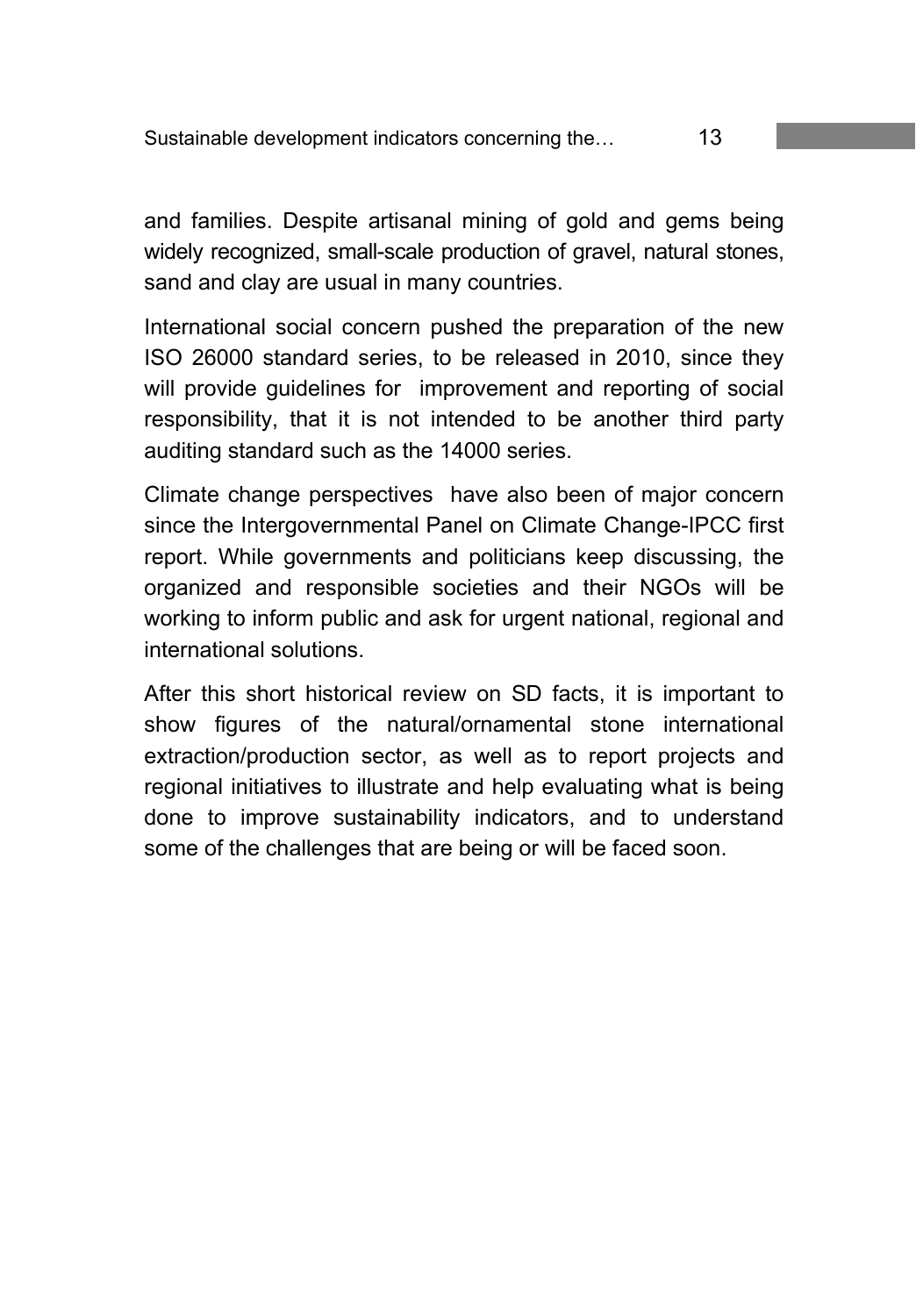# **2 | NATURAL/DIMENSION STONE FIGURES**

The following Tables, taken from the annual report STONE 2008 – World Market Handbook (MONTANI, 2008) show some interesting information over the Natural/Ornamental Stone sector about trends before USA subprime mortgage crisis, followed by the world economy crisis (2008-09).

First of all, the world production between 2003-07 was growing at high rates: quarries extraction about 30% and final products about 37% (by weight). From the total produced, 41 to 49% correspond to the rock/stone average waste from quarries and processing steps, respectively, meaning almost 57 million  $m<sup>3</sup>$  of raw material waste. Although there are many alternative applications for the waste rock, logistics and other costs strongly reduces their feasibility.

| Parameters           | 000 tons |         |         |         |         |
|----------------------|----------|---------|---------|---------|---------|
|                      | 2003     | 2004    | 2005    | 2006    | 2007    |
| Gross quarrying      | 153.700  | 166.500 | 175.750 | 190.150 | 212.000 |
| Quarrying waste (1)  | 78.750   | 82.250  | 89.500  | 97.500  | 108.500 |
| Raw production       | 75.000   | 81.250  | 85.250  | 92.750  | 103.500 |
| Processing waste (1) | 30.750   | 33.300  | 34.950  | 38,000  | 42.500  |
| Processed production | 44.250   | 47.950  | 50.300  | 54.750  | 61.000  |
| $\mathbf{r}$         |          |         |         | .       |         |

**Table 1.** World stone production year 2007.

**World Stone production (2007)** 

Waste material destined for granules, podwers and other uses are included

Source: Montani, 2008.

The construction sector absorbs around 75% of stone final products, as can be seen in Table 2. All products show high consumption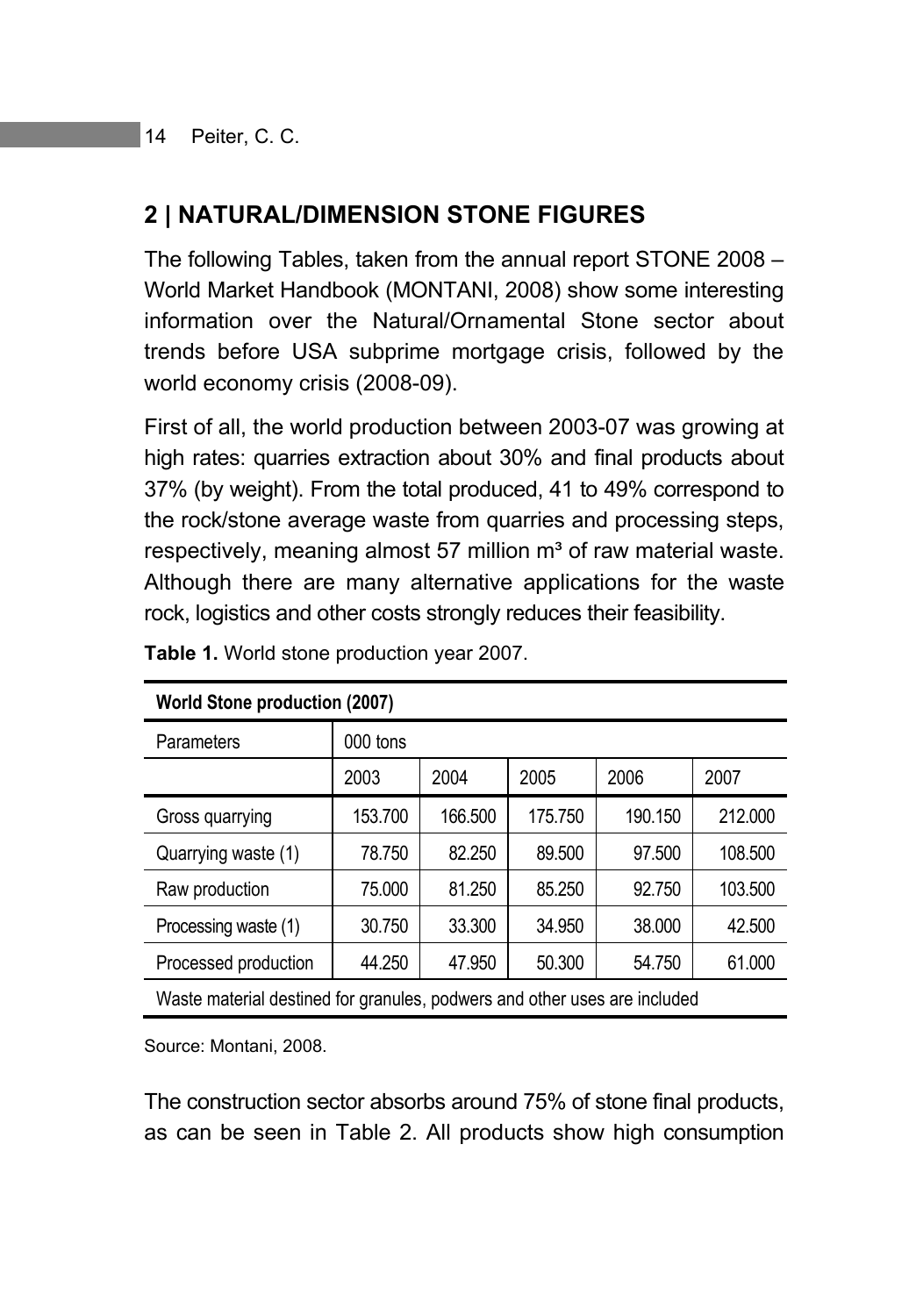increase but this is most significant for the "decorative works" such as countertops, tables and bathroom tops.

| World stone industry: net finished production main uses of worked material |       |            |          |  |  |
|----------------------------------------------------------------------------|-------|------------|----------|--|--|
|                                                                            | %     |            | ±%       |  |  |
| <b>Applications</b>                                                        | 95    | <b>'07</b> | Av./year |  |  |
| Floors and paving                                                          | 38,0  | 34,5       | 10,1     |  |  |
| External wall cladding                                                     | 12,0  | 7,5        | 6,1      |  |  |
| <b>Steps</b>                                                               | 4,0   | 3,5        | 9,4      |  |  |
| Internal wall cladding                                                     | 6,0   | 9,0        | 22,2     |  |  |
| Special works                                                              | 10,0  | 19,5       | 31,3     |  |  |
| Subtotal building sector                                                   | 70,0  | 75,0       | 13,5     |  |  |
| Civil external uses                                                        | 10,0  | 6,0        | 4,0      |  |  |
| Memorial art                                                               | 15,0  | 16,5       | 14,1     |  |  |
| Other uses                                                                 | 5,0   | 2,5        | 1,8      |  |  |
| Other uses subtotal                                                        | 30,0  | 25,0       | 4,5      |  |  |
| Total                                                                      | 100,0 | 100,0      | 12,0     |  |  |

**Table 2.** Finished products world market 2007.

Source: Montani, 2008.

In Table 3, the world net production share shows that the Asian countries, especially China and India, are leading the raw materials and the finished products ranking, followed by the EU 27. Waste losses show impressive figures reaching 151 million tons or equivalent 700 million in square meters of 2 cm thick tiles.

Those figures are insignificant if compared to the average waste losses in metals extraction processes. For instance, the average loss of most metals extracted from mines up to product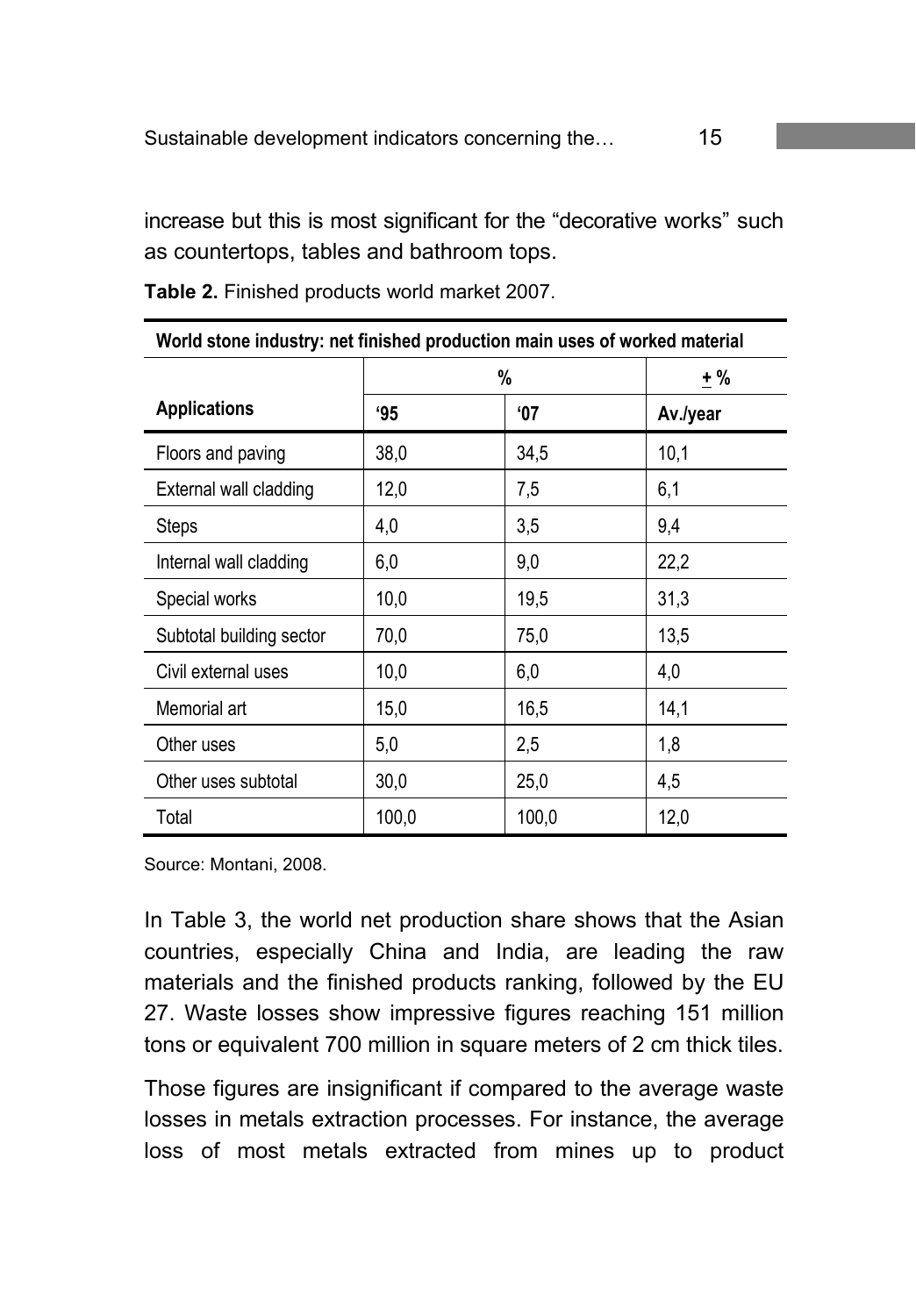manufacturing was roughly estimated as being around 54% (VILLAS-BÔAS, 2002).

**Table 3.** World stone quarrying production and finished product yield - 2007.

| <b>Zones</b>         | 1,000 tons   |        |  |
|----------------------|--------------|--------|--|
|                      | Abs. figures | shares |  |
| <b>EU/27</b>         | 25.400       | 24,5   |  |
| <b>Others Europe</b> | 2.850        | 2,8    |  |
| Subtotal             | 28.250       | 27,3   |  |
| North America        | 3.200        | 3,1    |  |
| Latin America*       | 6.500        | 6,3    |  |
| Subtotal             | 9.700        | 9,4    |  |
| China                | 26.500       | 25,6   |  |
| India                | 13.000       | 12,6   |  |
| <b>Others Asia</b>   | 19.300       | 18,6   |  |
| Subtotal             | 58.800       | 56,8   |  |
| Africa               | 6.500        | 6,3    |  |
| Oceania              | 250          | 0,2    |  |
| Subtotal             | 6.750        | 6,5    |  |
| World                | 103.500      | 100,0  |  |

\* Latin America´s figure is underestimated since Brazil produced around 8 million ton in 2007 (Anuario Mineral – DNPM, 2007).

Source: Montani, 2008.

Driven by SD principles, the following questions might be answered: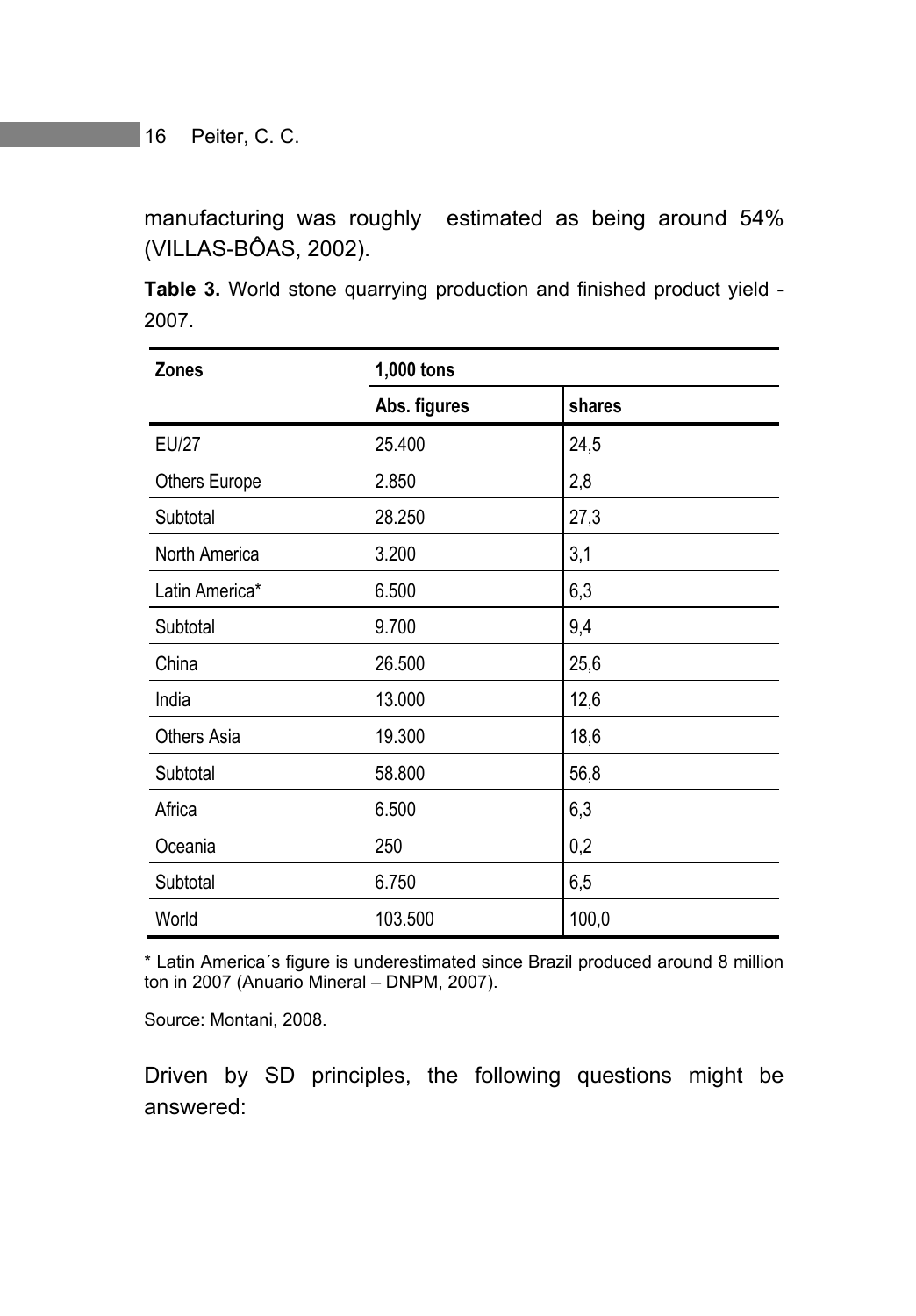Sustainable development indicators concerning the… 17

- To what extent the natural/ornamental stone favours sustainability?
- $-$  How far is the natural/ornamental stone sector from a fair sustainability level?
- Which indicators should be considered for the follow up of this sector's sustainable performance?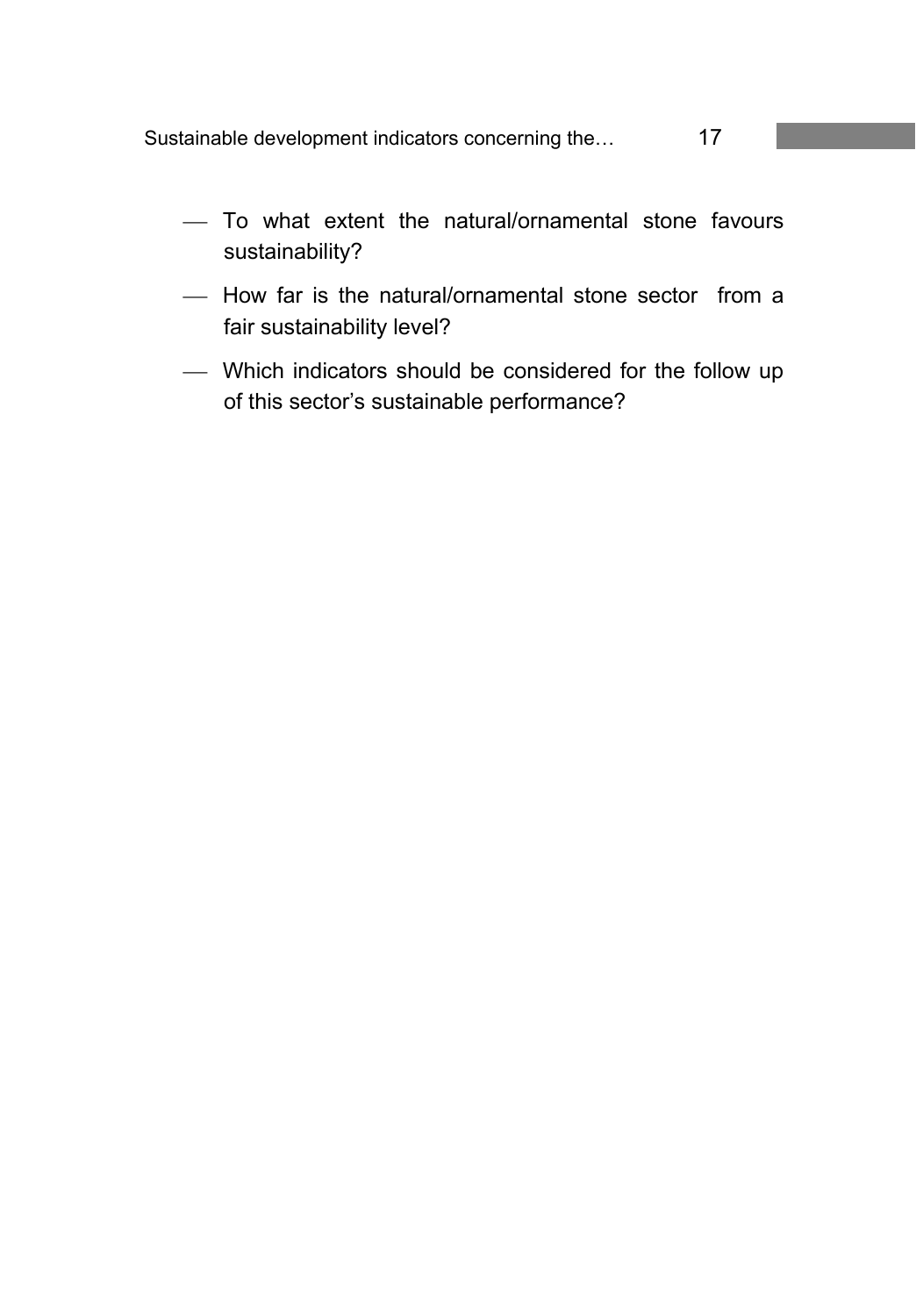### **3 | IDEAS AND CLUES TO GET ANSWERS**

To answer the first question, we have to remember that sustainability is usually analyzed through three dimensions: economic, environmental and social. Also, it is a contextdependent concept, once it is a function of people's moral and cultural values (SHIELDS, 2005). If we analyze the stone sector considering the three SD dimensions, even without any further indicators list in hand, we realize that the economic aspect is always the major concern that promotes wealth especially in developing countries, as can be seen in the previous Tables.

New players are leading the economic expansion, such as China, India, Brazil and Turkey, but the traditional ones, mainly Italy and Spain, are keeping their positions, also benefiting from the stone globalization process. This is a positive aspect that should help the other countries to raise their performance.

Under the social aspect, once again is important to split the visions. In developing countries, job generation and maintenance are well accepted both by governments (because of income taxation) and by local communities, since jobs bring earnings to the people, as recently reported for a huge natural stone brazilian cluster (CASTRO *et al*., 2011). Nevertheless, most small mining and quarries in the developing world do not follow the basic rules for workers safety and procedures against usual quarries occupational diseases. Other casualties and damages also happen outside the quarries, as for example road accidents involving natural/dimension stones transportation. These casual problems contribute to a bad perception of the stone sector and undermine the public opinion about the stone business.

In developed countries, where communities are more aware of such problems, stone quarries and processing plants obey, in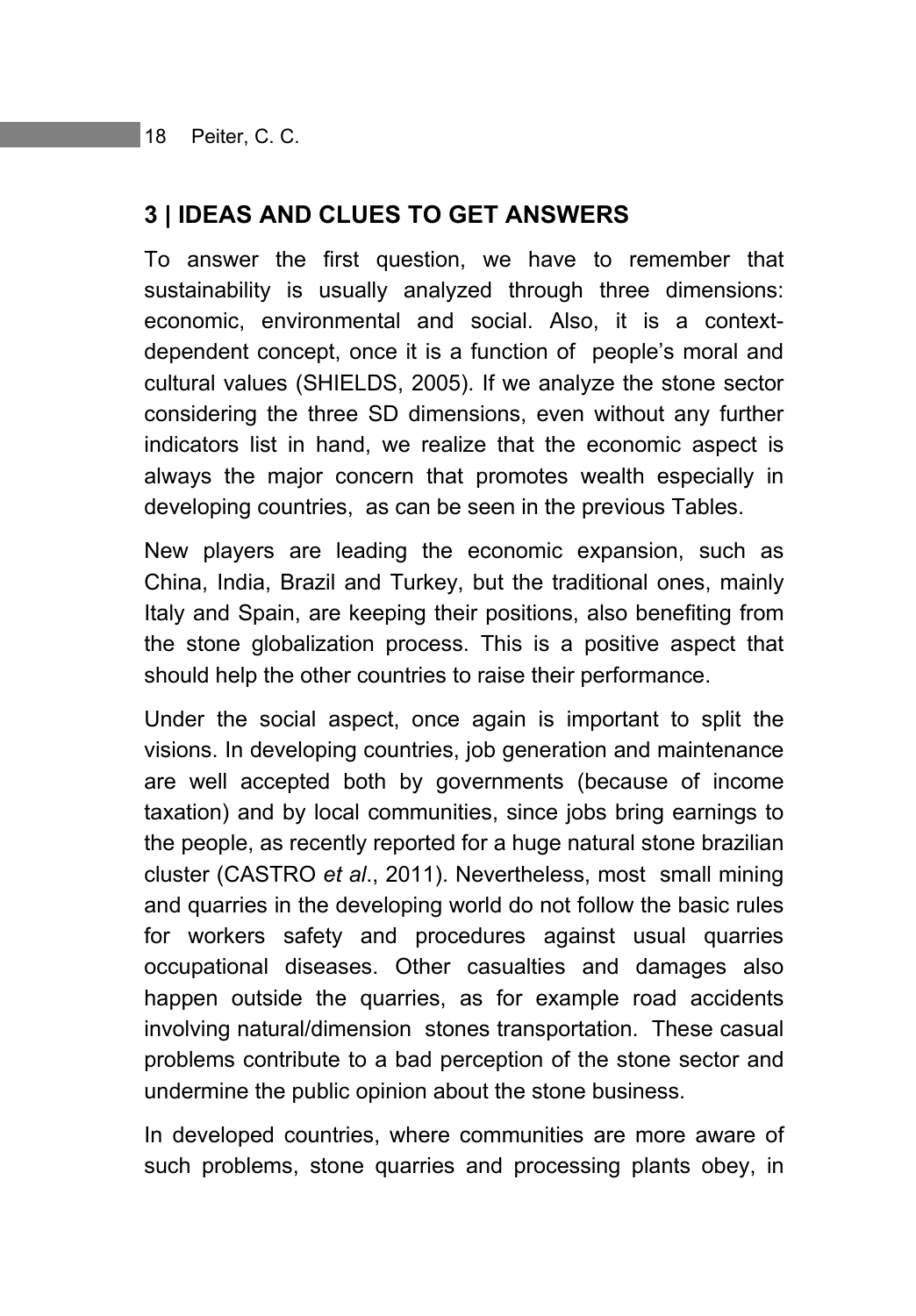general, most safety procedures due to labor laws enforcement and unions pressure. New technologies also contribute to increase safety and labor health conditions which certainly contributes to the decreasing number of accidents and casualties. For instance, University de Vigo and Politecnica de Madrid developed a software tool named Rock-fall risk assessment for quarries - ROFRAQ, that will help quarries to avoid predictable accidents with rocksfalls (ALEJANO *et al*., 2010).

Maybe we can raise other pros and cons, more facts and opinions, but such social indicators, related to social responsibilities, highlight the unsustainable aspects of this business. The environmental dimension is the Achilles' heel for the mining sector. Remembering the figures in Table 1, the raising amount of waste and residues are still a major challenge to be faced by the stone business. There has been many well succeeded projects which provided or addressed solutions, not only for the larger quarries/processing units, but also for the small ones. CETEM's experience in Brazil helped to prove that even very small quarries may be reoriented in the sustainability direction proving that it is technically feasible and cost effective, although it may demand a slow rebuilding process of cultural and educational behavior for operators and stake holders too.

Despite still believing in positive changes resulting from comprehension and search of voluntary agreement, behavioral improvement has to be based on the rational use of the law, as well as in enforcement procedures to encourage small businessmen and their mining technical staff to comply with environmental and workers safety rules. Certainly after an expected first negative positioning, the reaching of some important goals will help people to believe in further changes, and then it is time to start with the voluntary initiatives.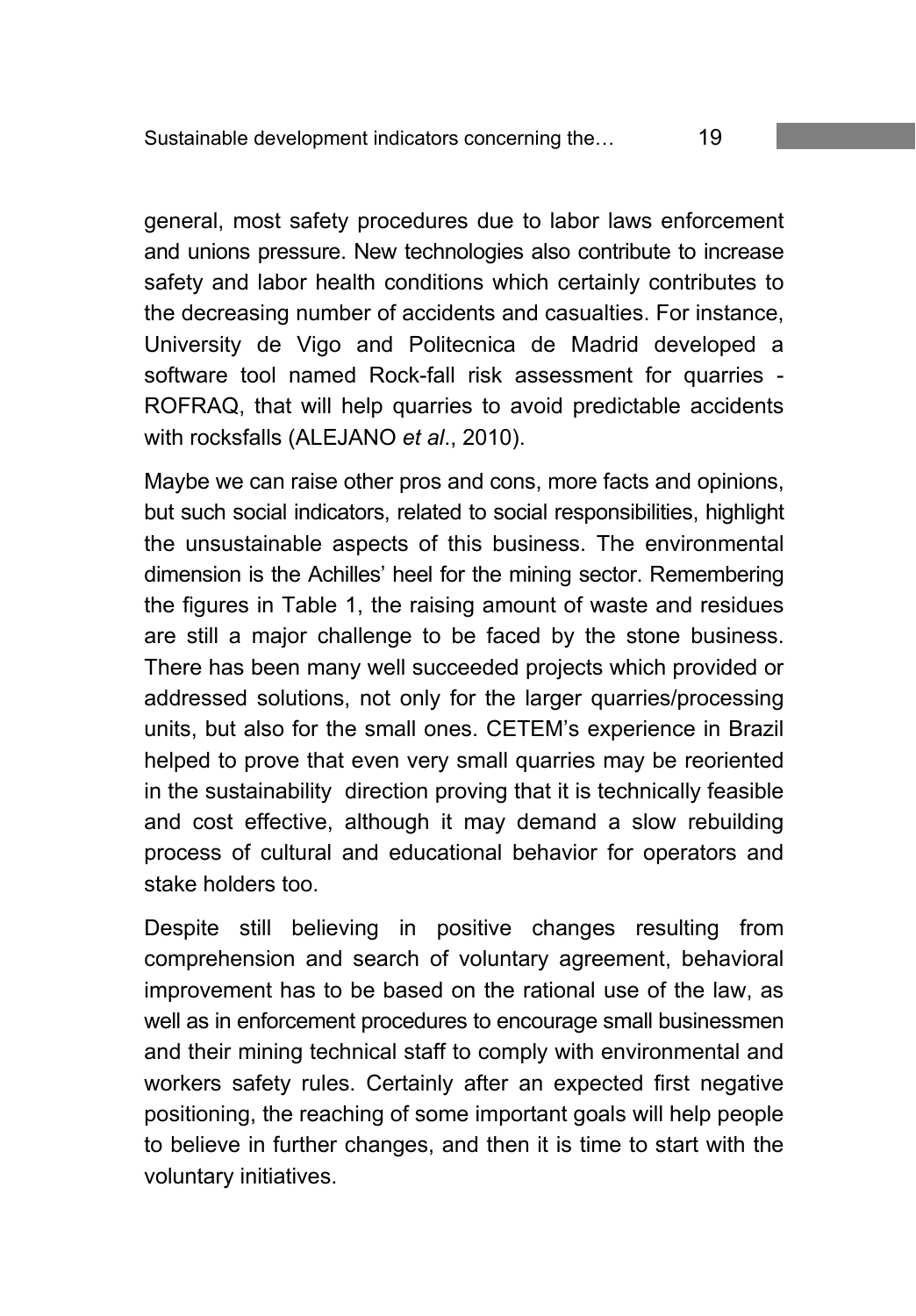From all previous considerations, it can be assumed that the environmental and the social dimensions deserve special attention because most of the natural/ornamental sector is not organized at the regional and international levels to work together, and face common challenges showing improvements and a new approach towards SD.

The second question is: How far is the sector from a fair sustainability level?

One very conclusive evaluation is presented by Blengini et al. (2008) along with many suggestions about this topic. We have to agree that the majority of the stone industry is still not motivated to show its performance regarding SD principles and indicators. For instance, the absence of stone products and producers in the EU Ecolabel (www.eco-label.com/portuguese) for hard floor coverings may have many reasons. Around 430 products were eco-labeled by the EU in this category, as reported in the above mentioned website, and it must be emphasized that only ceramic products, mainly from Italy and Spain, were listed.

The author suggests that stone producers are more familiar with mandatory regulations to safety and environmental restrictions rather than voluntary market-oriented schemes, such as the green market, and that the ceramic industry motivation comes from the pressure upon those certifications determined by overseas markets (North America and Australia). Our experience proves that the brazilian stone industry works the same way. Comparing the ceramic and the stone industry, we have to take into account that the average size of companies are different since ceramic companies are larger and many of them have a multinational profile. The costs involved in obtaining certifications such as ISOs, EU and others are high, and the specialists say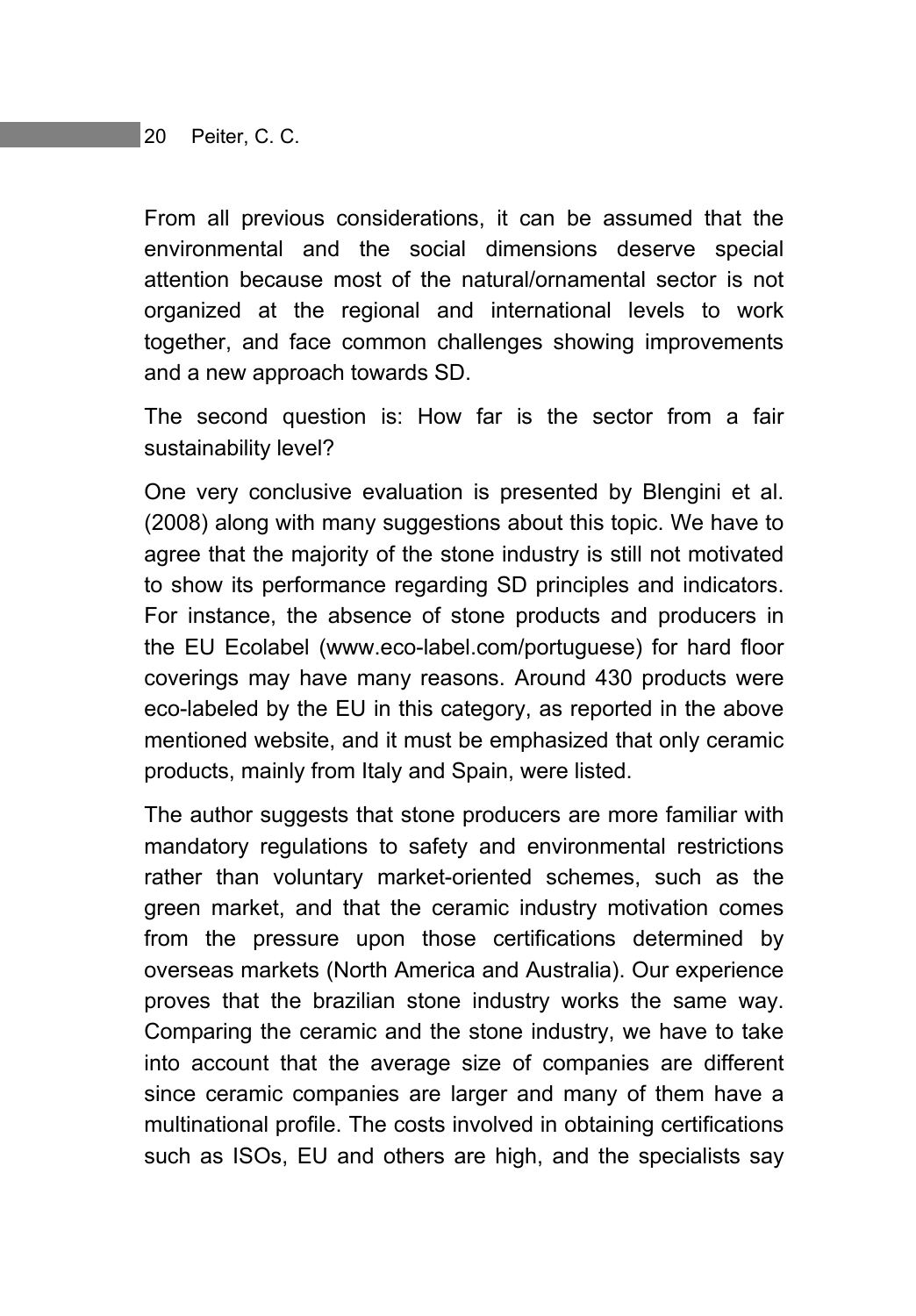that the decision has to be taken by the producer because there must be an evaluation on the benefits and profits that one may have since they will probably occur in the long run, and only sometimes in the short term for specific markets.

Another issue to be addressed is that countries' sector associations may have to assume the leadership in order to motivate their affiliates to be stakeholder starters of the process. We have to remember that even large mining companies started adopting SD principles by using their country associations, or creating a forum like ICMM (International Council on Mining and Metals), that implemented an internal process to gradually train and help decision makers and executive business people.

As has been widely reported, the stone sector is still rather far from the other mining sectors present level with respect to SD subjects, but it is necessary a performance evaluation through indicators so to make a meaningful intersectoral comparative analysis. Anyway, the few successful examples and the difficulties for starting voluntary initiatives are evidences of retarding SD actions.

The third question is: Which indicators should be considered for the follow up of this sector's sustainable performance?

The EU Non Energy Extractive Industry SD Indicators 2001 – 03 (EU, 2006) is one source of indicators; they have been collected to show aggregate SD sectoral performance on a regional or national basis. Data collection has been made through regional or national sectoral producers' associations and worked well in sectors with a small number of associations. It is not difficult to organize a regional or national survey and prepare a report.This might be seen as a preliminary work, a warm-up activity, to motivate companies to participate.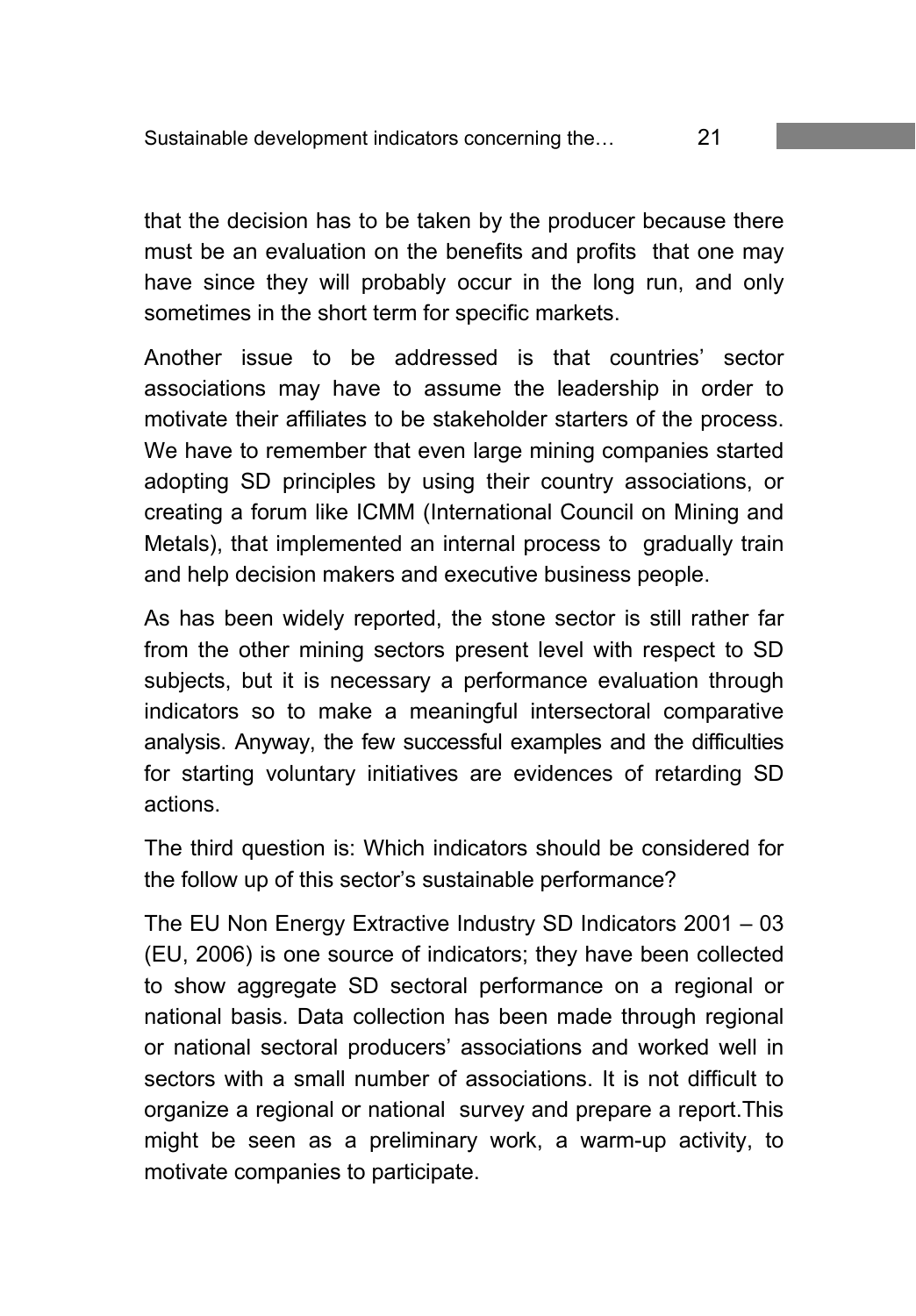In order to start individual initiatives the TSM - Towards Sustainable Mining Methodology set by The Canadian Mining Association seems very comprehensive and shows good results in Canada. In this case, each indicator is evaluated under five levels of performance, ranking from LEVEL 1 (no action promoted) until level 5 (excellence and leadership). Some indicators fit to quarry operation such as the Energy Use and GH Gases management, but the crisis management and the tailings management might be adapted to the sector's reality and situation. Those indicators help companies to measure their individual performance comparing its figures to the average responses from other similar ones.

The GRI/ICMM proposal is more complex, although might be seen as a goal because this type of reporting includes independent auditing and GRI official auditing. When fully approved, the report is publicly disseminated through the GRI and companies websites and can be used to evaluate the SD behavior, thus allowing comparison with other reports prepared by companies ranging from very different industrial sectors to services and NGOs as well.

It has to be mentioned that mining branches e.g metals, construction materials, minerals for fertilizers, etc, and possibly in each country or country region, may need to build their own set of indicators since standard indicators may not capture peculiarities in some fields. A comprehensive review on sustainability indicators and its selection was recently released by Villas-Bôas (2011).

For the stone sector, the first efforts came from The Marble Institute of America and the National Stone Council. Even after the US housing sector has been hit very dramatically since 2008 by the economic crisis, MIA is promoting a very impressive initiative to incorporate SD principles and best practices in the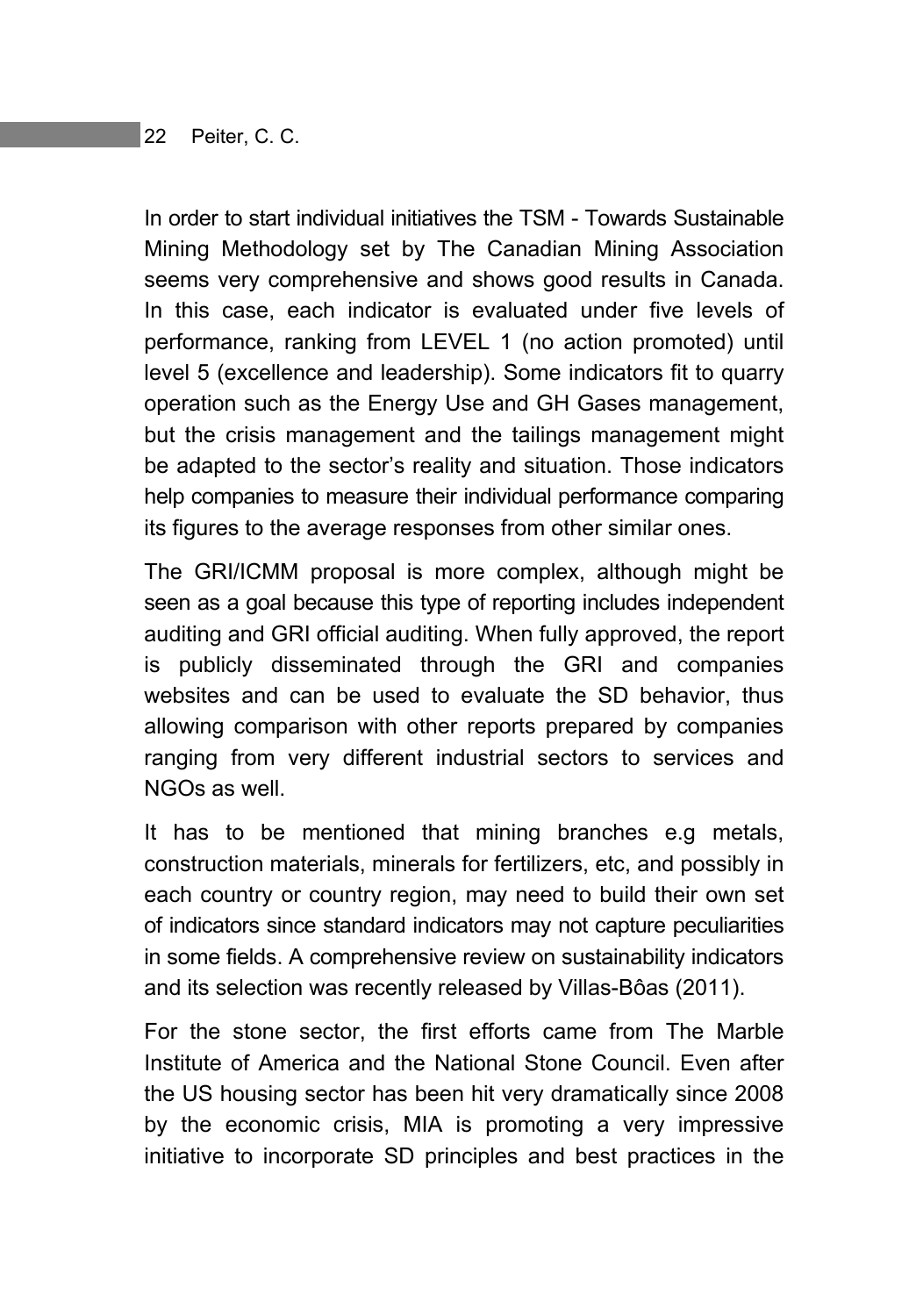stone business (MARBLE INSTITUTE OF AMERICA, 2011). The issues that are being addressed are:

- Change of Industry Perception
- Develop and spread best practices
- Create standards for the stone sector
- Create a Certification Program

The main push came from the green building wide spread wave and its certification system – LEED (www.usgbc.org) which evaluates related construction materials impacts among other issues to evaluate how green is the building. The process has already begun, as stated by ECOFORM (consultancy), which will perform facilitation and standard discussions together with NSF (National Sanitary Foundation) and other organizations, such as the Centre for Clean Products of the Tennessee Univ., that will bring technical background and expertise to the initiative (Centre for Clean Products, 2011). Anyway, hopefully this initiative might be the catalyst for a worldwide stone business change towards SD principles and practices adoption, especially for the raw materials producing countries.

Peiter and Villas-Bôas (2008) proposed a simpler method to evaluate sustainability through a euristic model based on the so called "Sustainability Matrix". The case study was a natural stone production cluster in Brazil, where many small quarries employ a huge number of local people. Stakeholder's answers to a specific enquiry were analized and balanced to fill the cells of the matrix with scores in order to evaluate specific aspects, while those scores summing indicate levels of the three sustainable dimensions (social, environmental and economic). The matrix works like instant pictures, taken from time to time, and maybe very useful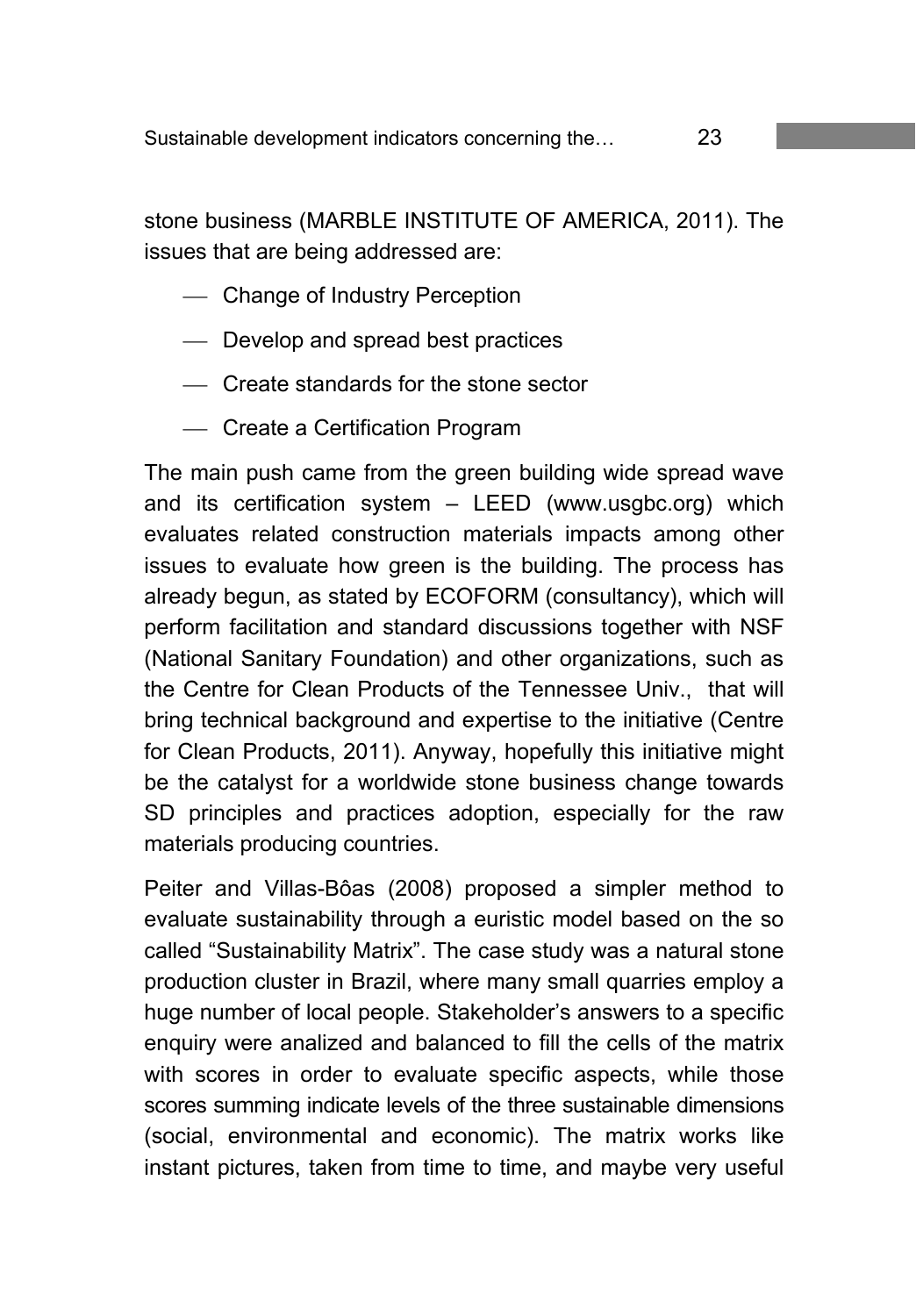to evaluate qualitative changes in sustainability since it evaluations are based on individual perceptions obtained by interviews.

The long list of available information on previous practices and initiaves undertaken in minig sector may help the natural stone sector to start a global debate on sustainability targets for the present and future.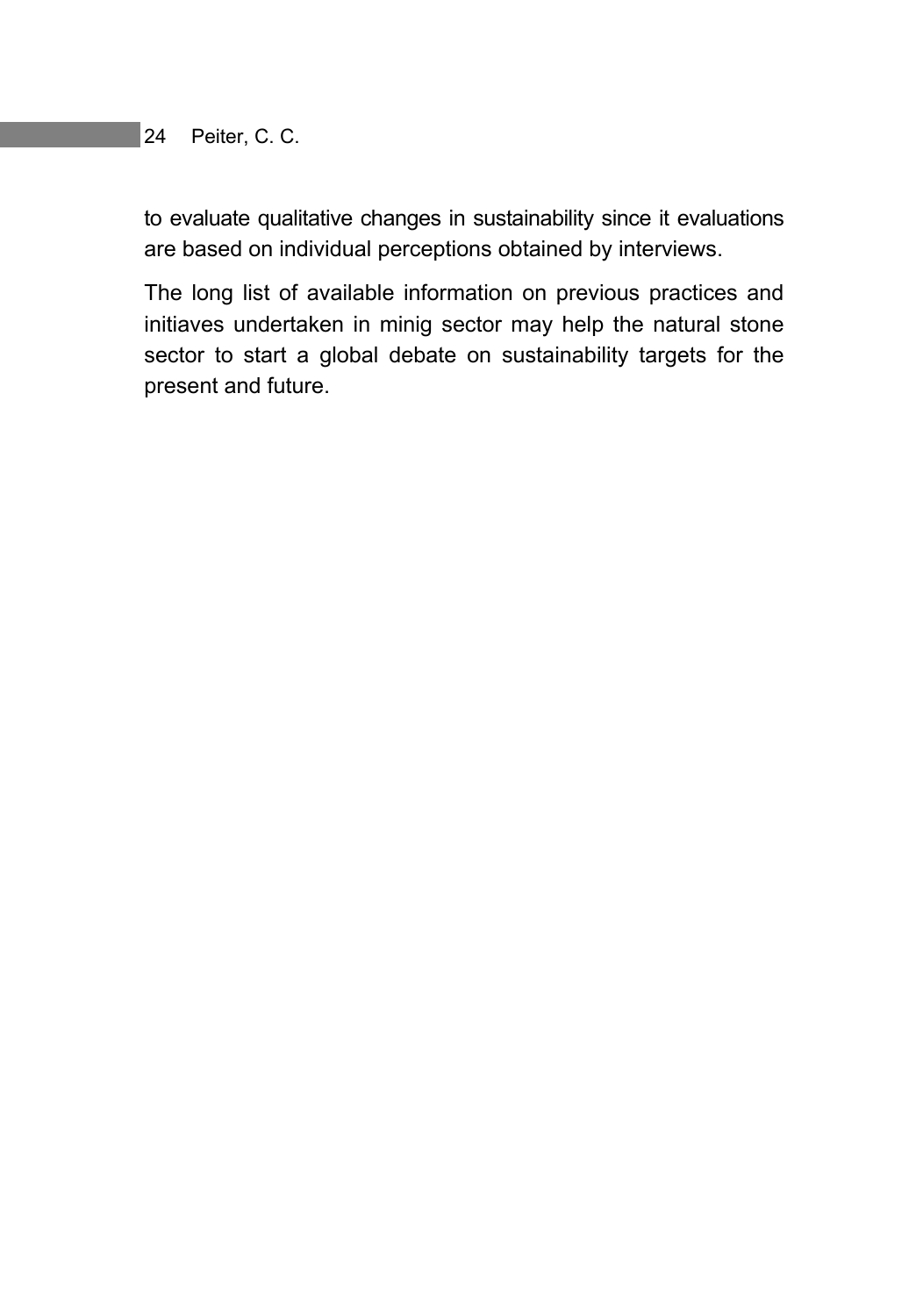Sustainable development indicators concerning the… 25

### **4 | CONCLUSION**

Natural resources business, and mining in particular, is undergoing a major paradigm change that drives to a more responsible and sustainable production followed by performance results and public reporting. Some very sound initiatives are being tailored to fit to the natural/dimension stone sector helping to improve environmental and social practices towards SD principles, but still are just local practices and deserve further dissemination. A discussion on sustainability indicators selection, adoption and public reporting is urgently needed. Businessmen, government staff, political and community representatives, as main stakeholders groups, are expected to collaborate and work together to speed up this process in order to raise levels of sustainable aspects of natural stone resources production and use.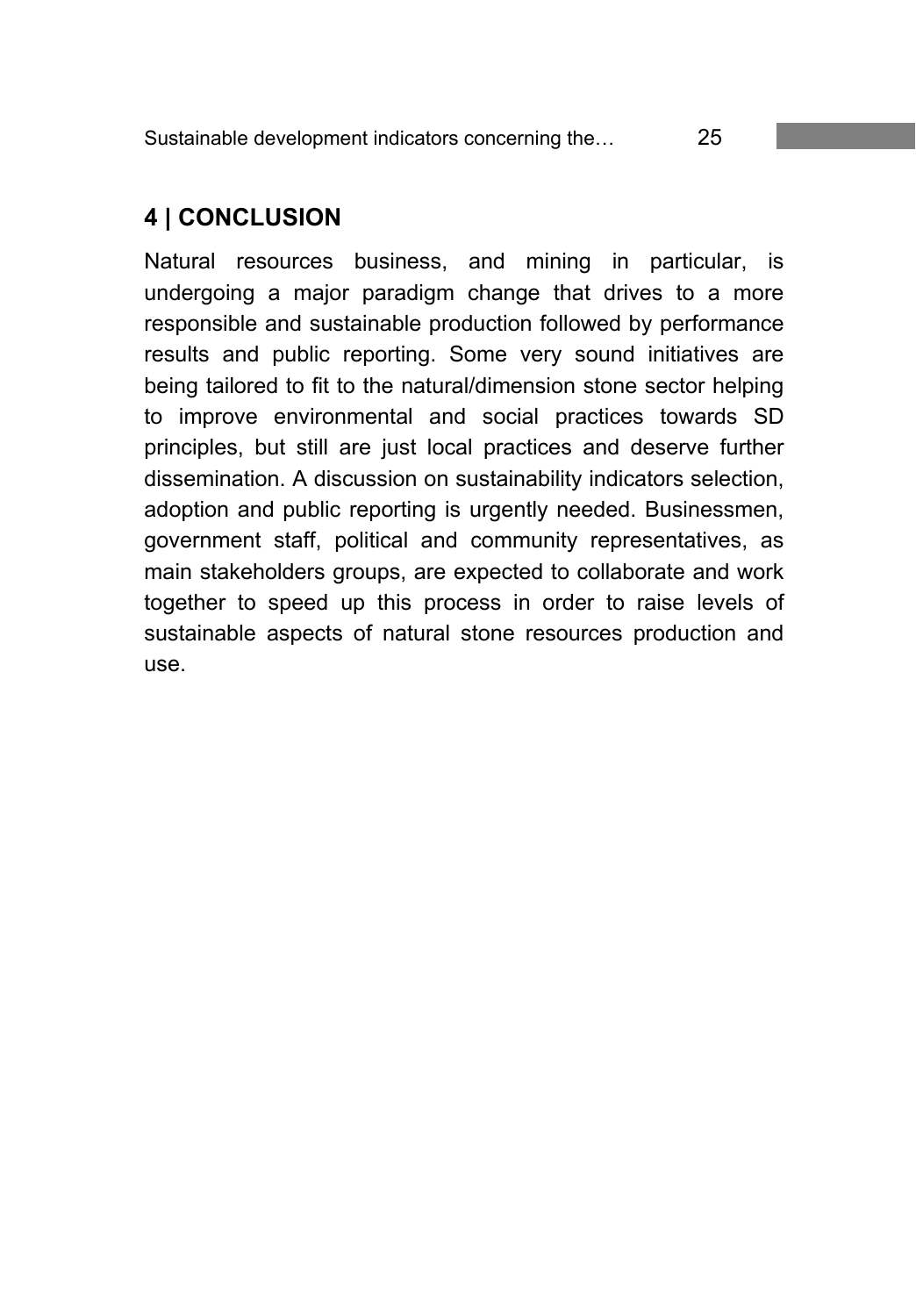### **5 | ACKNOWLEDGEMENTS**

To my colleagues Engineer Nuria Fernández Castro and Professor Roberto Villas-Bôas for the suggestions to this paper and Dr. Carmen Lucia Branquinho for revising it.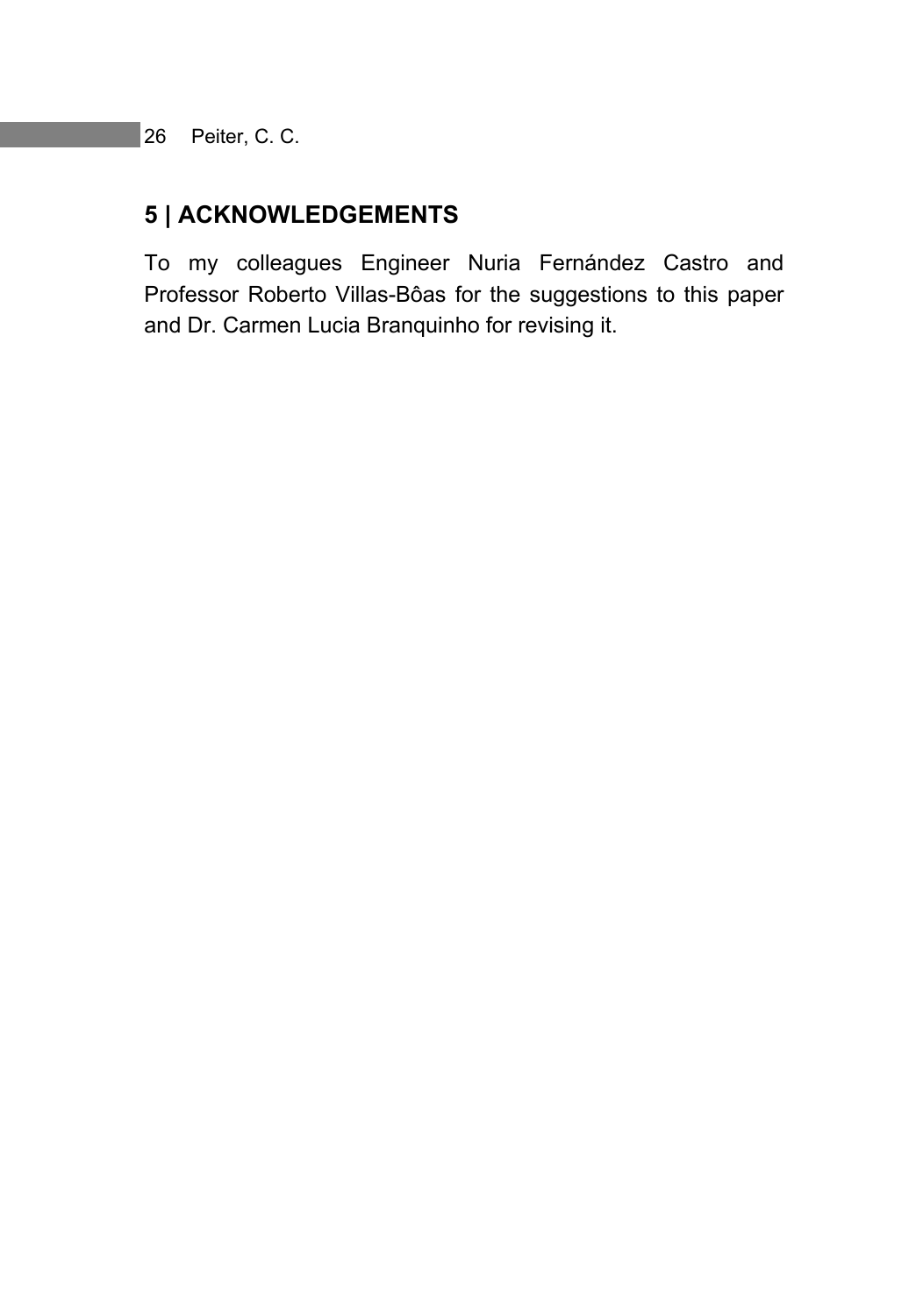### **REFERENCES**

#### Agenda 21. (www.un.org/esa/dsd/agenda21/index.shtml)

- BLENGINI et al. Sustainability indicators and green labels in the dimension stone market: present situation and future perspectives. Proceedings of the II International Congress on Dimension Stones – II ICDS, Carrara, Italy, p.419-428, 2008.
- CASTRO et al. Impacto do APL de rochas ornamentais do Espírito Santo nas comunidades. In: Recursos Minerais e Sustentabilidade Territorial.Rio de Janeiro: CETEM/MCTI, 2011, Vol II, p. 139-76.
- CENTRE FOR CLEAN PRODUCTS, 2011. http://isse.utk.edu/ccp/projects/naturalstone/results\_pubs.html
- D.J. Shields. USA and UN perpectives on indicators of sustainability for the mineral extraction industry. In: A review on indicators of sustainability for the mineral extraction industries. Rio de Janeiro: CETEM / MCT / CNPq / IMPC, 2005, p. 19-30.
- EU Ecolabel (www.eco-label.com/portuguese). SMS 26000 Guidance on social responsibility. (www.iso.org/iso/iso\_catalogue/catalogue\_tc/catalogue\_detail.ht m?csnnumber=42546).
- EU Non-Energy Extractive Industry.Sustainable Development Indicators 2001-2003. Luxembourg: Office for Official Publications of the European Communities, 2006. ISBN 92-79-00380-1.
- GRI. Global Reporting Initiative report model. (www.icmm.com/reporting).
- McALLISTER, M.L.; ALEXANDER, C.J. A stake in the future. Vancouver: UBC Press, 1997. 224 p.
- THE MINING ASSOCIATION OF CANADA. Towards sustainable mining. The according Available at the athttp://mining.ca/www/Towards\_Sustaining\_Mining/index.php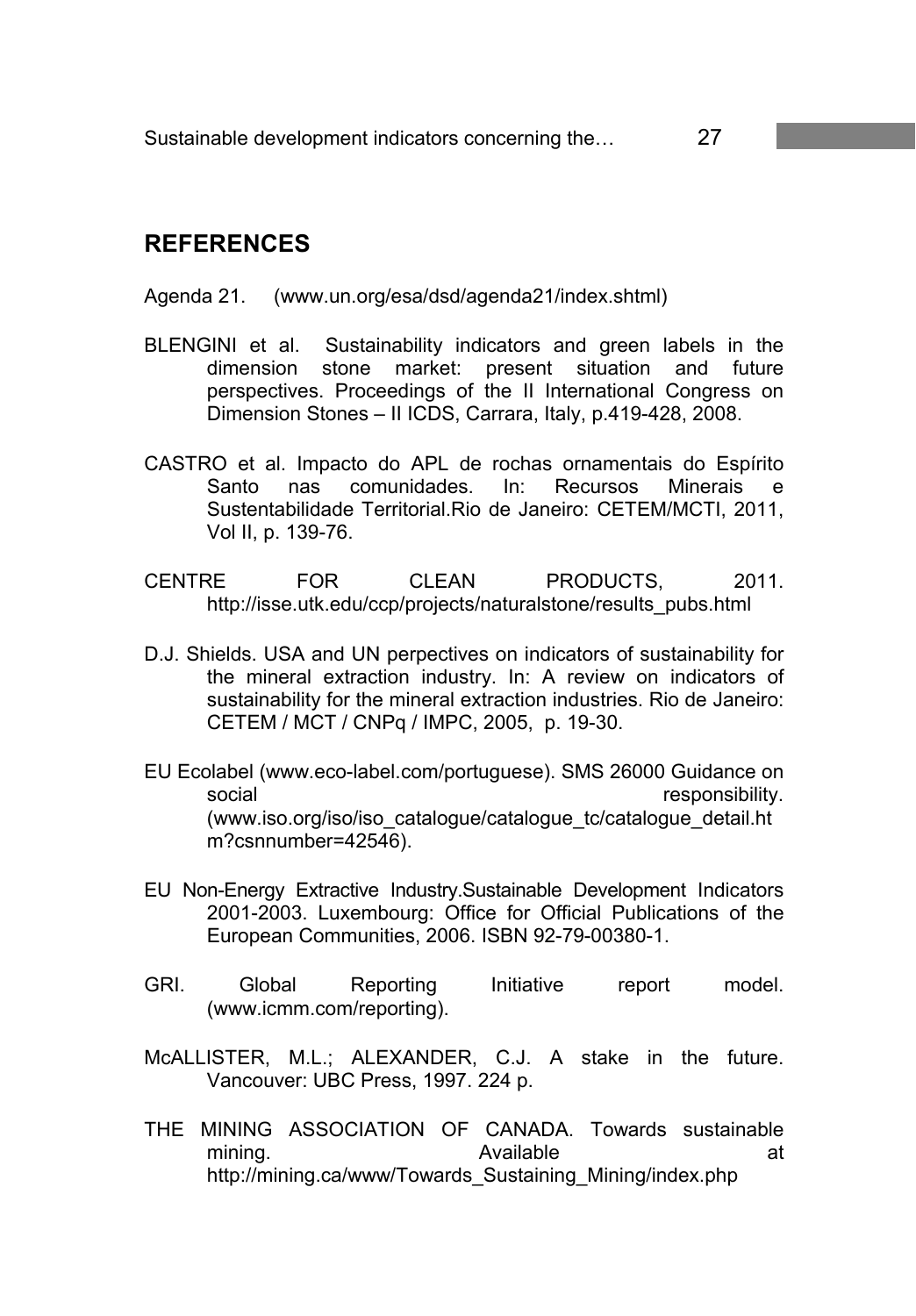- MARBLE INSTITUTE OF AMERICA, 2011. http://www.marble-Institute.com/industryresources/stonegreenbuilding.cfm.
- MONGE, Alejano et al. Rofraq: a statistics based empirical method for assessing accident risk from rockfalls in quarries. International Journal of Rock Mechanics and Mining Sciences, 2010.
- MONTANI, C. Stone 2008 World Market Handbook. Faenza Editrice, 2009.
- PEITER,C.C. and VILLAS-BÔAS, R.C. Mineral clusters evaluation through the sustainability matrix. Serie Estudos e Documentos 75. Rio de Janeiro: CETEM/MCT, 2008,36 p.
- Reporting against the ICMM sustainable development principles resource guide to assist ICMM members meet their report commitments, nov.2005. Available at: http://www.icmm.com/reporting.
- RUGO, B; Dystelhorst. Vitoria Stone Fair 2010. Marble Institute of America. Conference, 2010
- ROFRAQ. Alejano et al. Available at: http://oa.upm.es/2428/1/INVE\_MEM\_2008\_55955.pdf.
- SHARMA, S.R.K. Scientific and sustainable mining. National. Scientific and sustainable mining. Federation of Mining Industry National Seminar on Scientific and Sustainable Mining, Goa, India,17 july, 2006. http://www.fedmin.com/html/goapaper.pdf.
- VILLAS-BÔAS, R.C. A produção dos materiais e o meio ambiente. In : Ensaios sobre a sustentabilidade da mineração no Brasil, CETEM MCT, p.43-64. 2001.
- VILLAS-BÔAS, R.C. Indicadores de sustentabilidade para a indústria extrativa mineral: estudos de casos. Rio de Janeiro: CETEM/MCTI/CNPq. 2011. 56 p.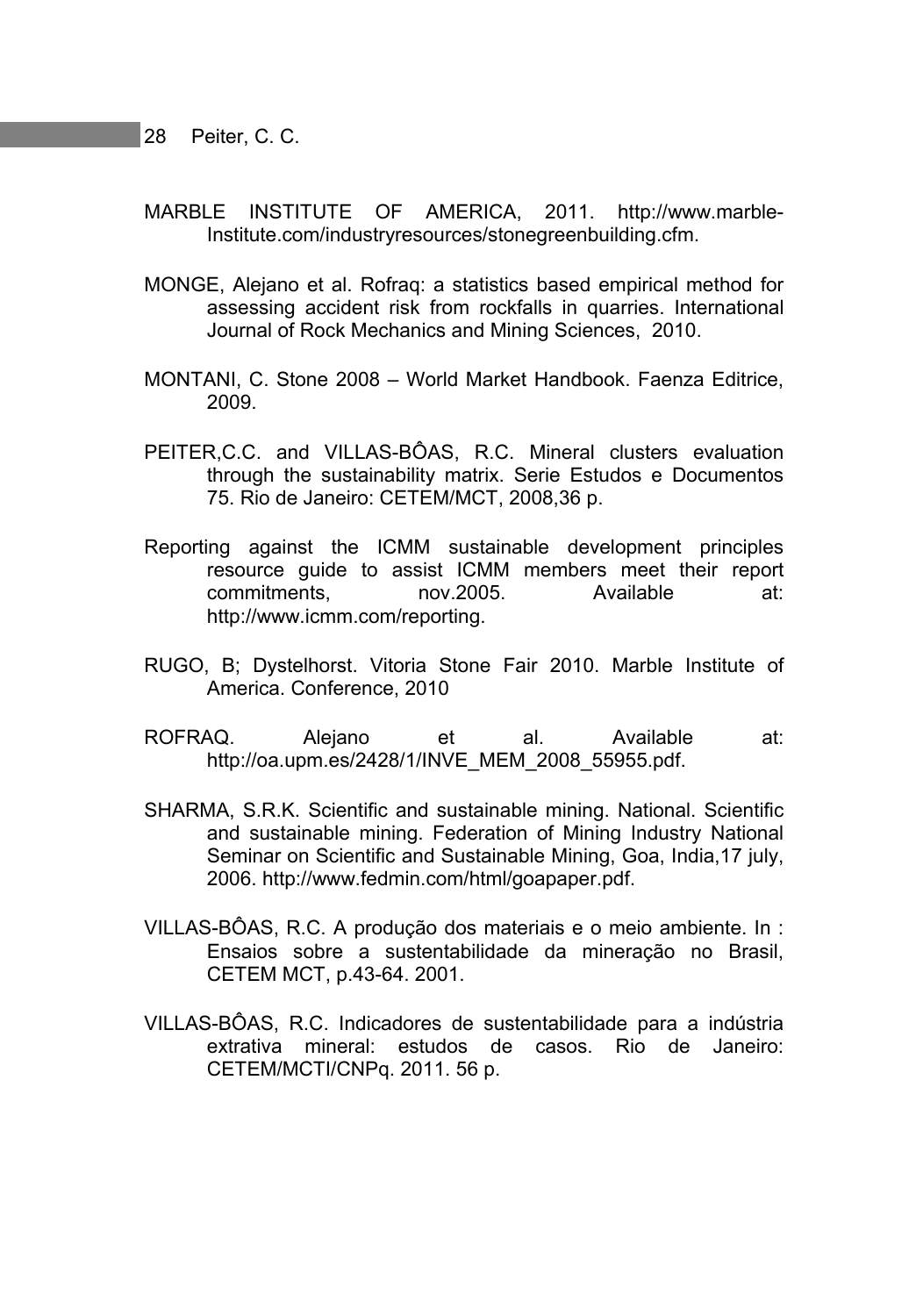# **SÉRIES CETEM**

As Séries Monográficas do CETEM são o principal material de divulgação da produção científica realizada no Centro. Até o final do ano de 2011, já foram publicados, eletronicamente e/ou impressos em papel, mais de 200 títulos, distribuídos entre as seis séries atualmente em circulação: Rochas e Minerais Industriais (SRMI), Tecnologia Mineral (STM), Tecnologia Ambiental (STA), Estudos e Documentos (SED), Gestão e Planejamento Ambiental (SGPA) e Inovação e Qualidade (SIQ). A Série Iniciação Científica consiste numa publicação eletrônica anual.

A lista das publicações poderá ser consultada em nossa homepage. As obras estão disponíveis em texto completo para download. Visite-nos em http://www.cetem.gov.br/series.

### **Últimos números da Série Estudos e Documentos**

- SED-79 **Ecoeficiência aplicada à redução da geração de resíduos sólidos.** Cristina Lúcia Silveira Sisinno, Andréa Camardella de Lima Rizzo e Ronaldo Luiz Corrêa dos Santos, 2011.
- SED 78 **Avaliação de risco ecológico: conceitos básicos, metodologia e estudo de caso.** Ana Paula de Castro Rodrigues, Zuleica Carmen Castilhos, Ricardo Gonçalves Cesar, Nádia Regina Pereira Almosny, Ana Rosa Linde-Arias, Edison Dausacker Bidone, 2011.
- SED 77 **Recriatividade: criatividade na área da tecnologia mineral buscando a inovação tecnológica.** Axel Paul Noel de Ferran, 2010.